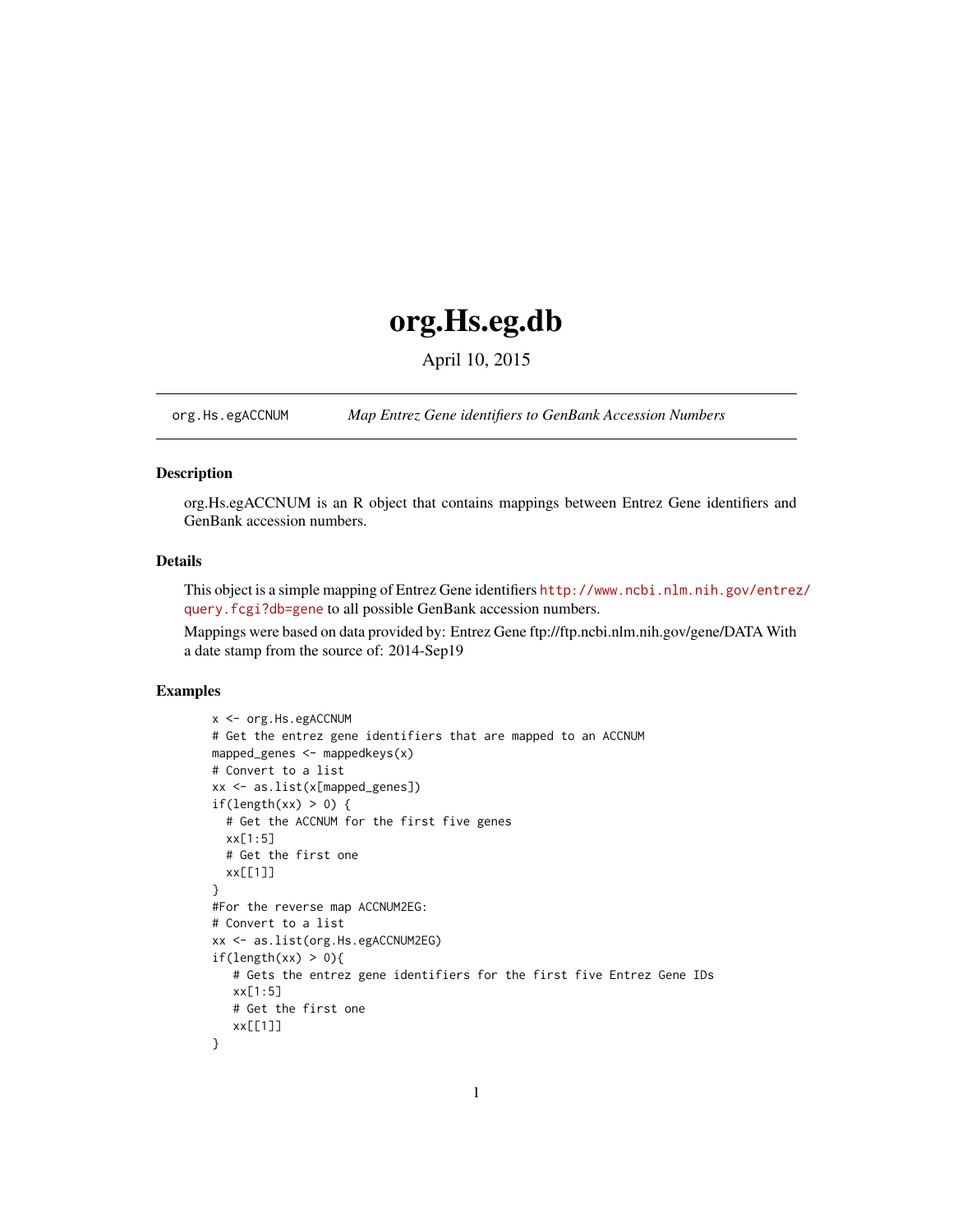<span id="page-1-0"></span>

#### Description

org.Hs.egALIAS is an R object that provides mappings between common gene symbol identifiers and entrez gene identifiers.

## Details

Each gene symbol maps to a named vector containing the corresponding entrez gene identifier. The name of the vector corresponds to the gene symbol. Since gene symbols are sometimes redundantly assigned in the literature, users are cautioned that this map may produce multiple matching results for a single gene symbol. Users should map back from the entrez gene IDs produced to determine which result is the one they want when this happens.

Because of this problem with redundant assigment of gene symbols, is it never advisable to use gene symbols as primary identifiers.

This mapping includes ALL gene symbols including those which are already listed in the SYMBOL map. The SYMBOL map is meant to only list official gene symbols, while the ALIAS maps are meant to store all used symbols.

Mappings were based on data provided by: Entrez Gene ftp://ftp.ncbi.nlm.nih.gov/gene/DATA With a date stamp from the source of: 2014-Sep19

#### **References**

<http://www.ncbi.nlm.nih.gov/entrez/query.fcgi?db=gene>

```
# Convert the object to a list
xx <- as.list(org.Hs.egALIAS2EG)
# Remove pathway identifiers that do not map to any entrez gene id
xx \leq -x \times [!is.na(xx)]if(length(xx) > 0){
    # The entrez gene identifiers for the first two elements of XX
    xx[1:2]
    # Get the first one
    xx[[1]]
}
```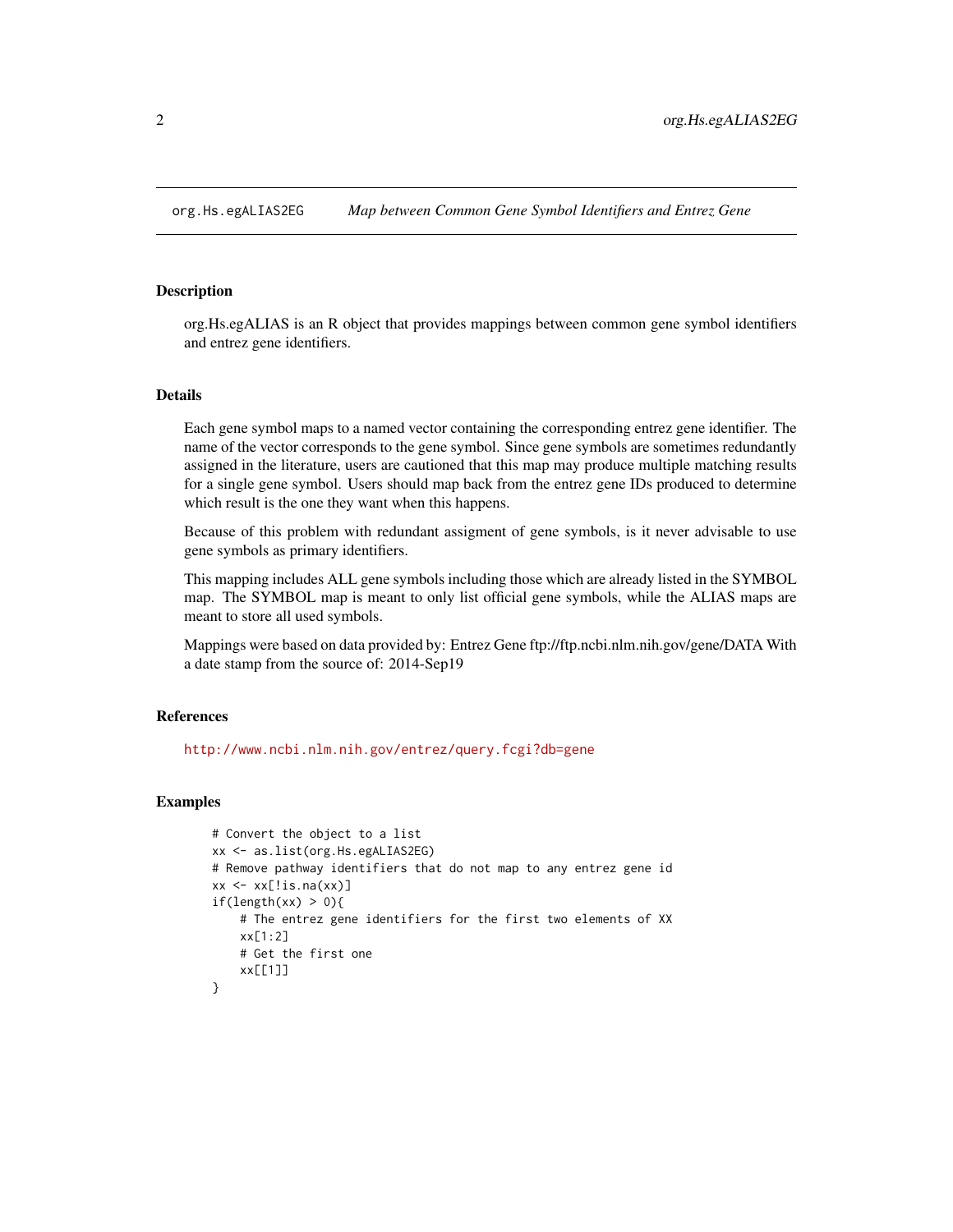<span id="page-2-0"></span>

#### Description

Welcome to the org.Hs.eg.db annotation Package. This is an organism specific package. The purpose is to provide detailed information about the species abbreviated in the second part of the package name org.Hs.eg.db. "Hs" is for Homo sapiens. This package is updated biannually.

You can learn what objects this package supports with the following command:

ls("package:org.Hs.eg.db")

Each of these objects has their own manual page detailing where relevant data was obtained along with examples of how to use it. Many of these objects also have a reverse map available. When this is true, expect to usually find relevant information on the same manual page as the forward map.

## Examples

ls("package:org.Hs.eg.db")

org.Hs.egCHR *Map Entrez Gene IDs to Chromosomes*

#### Description

org.Hs.egCHR is an R object that provides mappings between entrez gene identifiers and the chromosome that contains the gene of interest.

## Details

Each entrez gene identifier maps to a vector of a chromosome.

Mappings were based on data provided by: Entrez Gene ftp://ftp.ncbi.nlm.nih.gov/gene/DATA With a date stamp from the source of: 2014-Sep19

```
x <- org.Hs.egCHR
# Get the entrez gene identifiers that are mapped to a chromosome
mapped_genes \leq mappedkeys(x)
# Convert to a list
xx <- as.list(x[mapped_genes])
if(length(xx) > 0) {
  # Get the CHR for the first five genes
 xx[1:5]
 # Get the first one
  xx[[1]]
}
```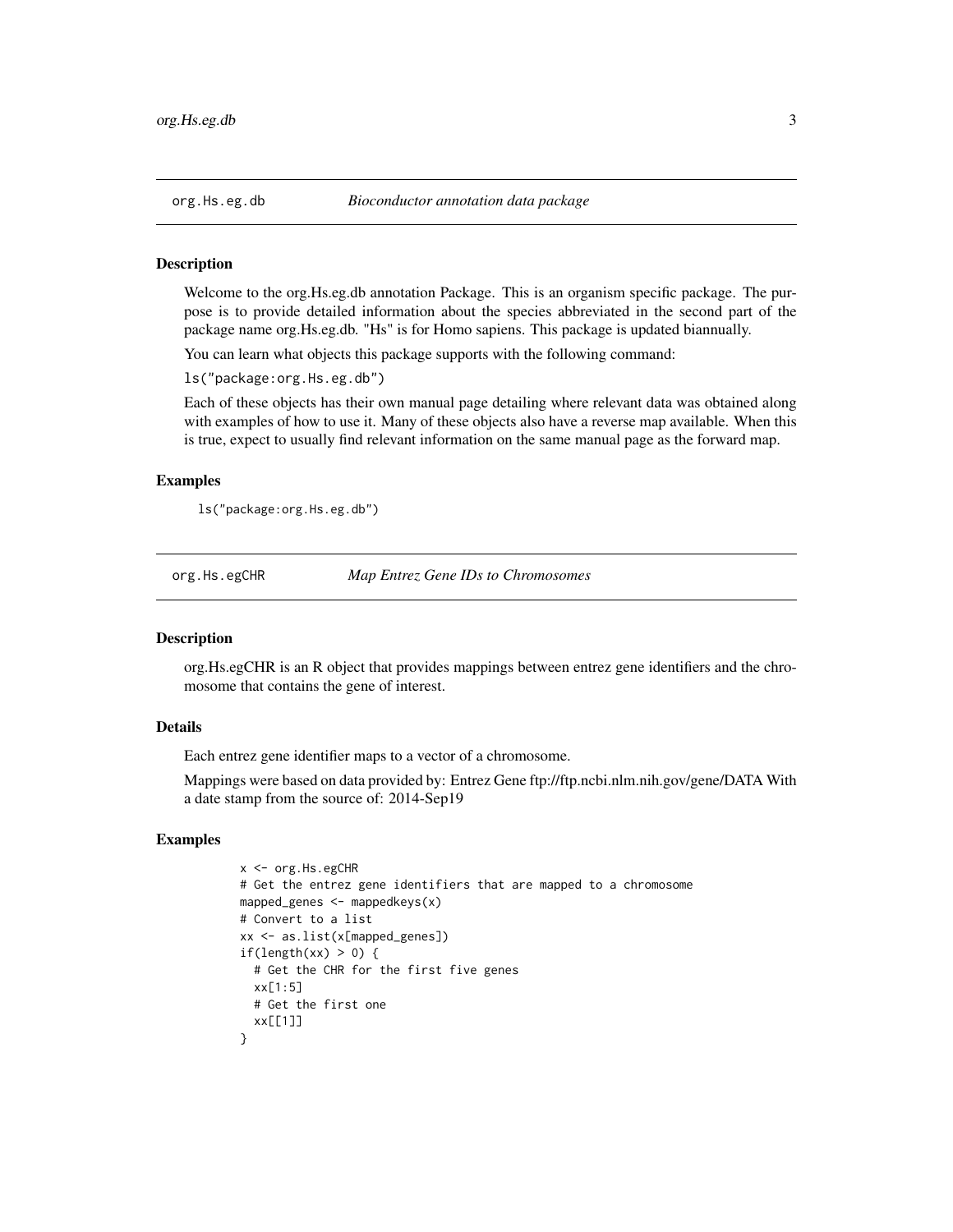<span id="page-3-0"></span>org.Hs.egCHRLENGTHS *A named vector for the length of each of the chromosomes*

# Description

org.Hs.egCHRLENGTHS provides the length measured in base pairs for each of the chromosomes.

## Details

This is a named vector with chromosome numbers as the names and the corresponding lengths for chromosomes as the values.

Total lengths of chromosomes were derived by calculating the number of base pairs on the sequence string for each chromosome.

#### Examples

```
tt <- org.Hs.egCHRLENGTHS
# Length of chromosome 1
tt["1"]
```
org.Hs.egCHRLOC *Entrez Gene IDs to Chromosomal Location*

#### Description

org.Hs.egCHRLOC is an R object that maps entrez gene identifiers to the starting position of the gene. The position of a gene is measured as the number of base pairs.

The CHRLOCEND mapping is the same as the CHRLOC mapping except that it specifies the ending base of a gene instead of the start.

## Details

Each entrez gene identifier maps to a named vector of chromosomal locations, where the name indicates the chromosome.

Chromosomal locations on both the sense and antisense strands are measured as the number of base pairs from the p (5' end of the sense strand) to q (3' end of the sense strand) arms. Chromosomal locations on the antisense strand have a leading "-" sign (e. g. -1234567).

Since some genes have multiple start sites, this field can map to multiple locations.

Mappings were based on data provided by: UCSC Genome Bioinformatics (Homo sapiens) ftp://hgdownload.cse.ucsc.edu/go With a date stamp from the source of: 2010-Mar22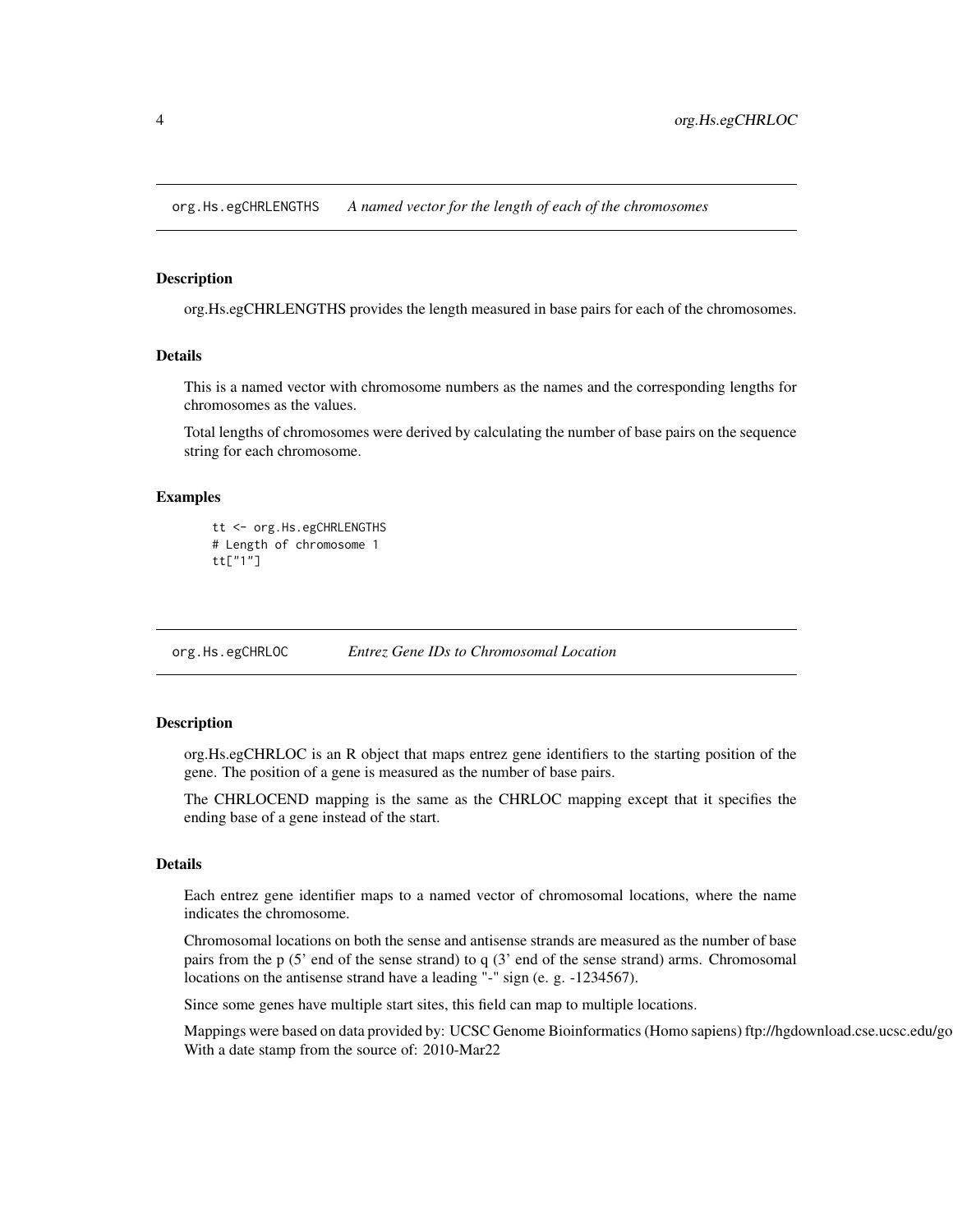# <span id="page-4-0"></span>org.Hs.egENSEMBL 5

#### Examples

```
x <- org.Hs.egCHRLOC
# Get the entrez gene identifiers that are mapped to chromosome locations
mapped_genes \leq mappedkeys(x)
# Convert to a list
xx <- as.list(x[mapped_genes])
if(length(xx) > 0) {
 # Get the CHRLOC for the first five genes
  xx[1:5]
 # Get the first one
 xx[11]}
```
org.Hs.egENSEMBL *Map Ensembl gene accession numbers with Entrez Gene identifiers*

# **Description**

org.Hs.egENSEMBL is an R object that contains mappings between Entrez Gene identifiers and Ensembl gene accession numbers.

#### Details

This object is a simple mapping of Entrez Gene identifiers [http://www.ncbi.nlm.nih.gov/entrez](http://www.ncbi.nlm.nih.gov/entrez/query.fcgi?db=gene)/ [query.fcgi?db=gene](http://www.ncbi.nlm.nih.gov/entrez/query.fcgi?db=gene) to Ensembl gene Accession Numbers.

Mappings were based on data provided by BOTH of these sources: [http://www.ensembl.org/](http://www.ensembl.org/biomart/martview/) [biomart/martview/](http://www.ensembl.org/biomart/martview/) <ftp://ftp.ncbi.nlm.nih.gov/gene/DATA>

For most species, this mapping is a combination of NCBI to ensembl IDs from BOTH NCBI and ensembl. Users who wish to only use mappings from NCBI are encouraged to see the ncbi2ensembl table in the appropriate organism package. Users who wish to only use mappings from ensembl are encouraged to see the ensembl2ncbi table which is also found in the appropriate organism packages. These mappings are based upon the ensembl table which is contains data from BOTH of these sources in an effort to maximize the chances that you will find a match.

For worms and flies however, this mapping is based only on sources from ensembl, as these organisms do not have ensembl to entrez gene mapping data at NCBI.

```
x <- org.Hs.egENSEMBL
# Get the entrez gene IDs that are mapped to an Ensembl ID
mapped_genes \leq mappedkeys(x)
# Convert to a list
xx <- as.list(x[mapped_genes])
if(length(xx) > 0) {
  # Get the Ensembl gene IDs for the first five genes
  xx[1:5]
  # Get the first one
```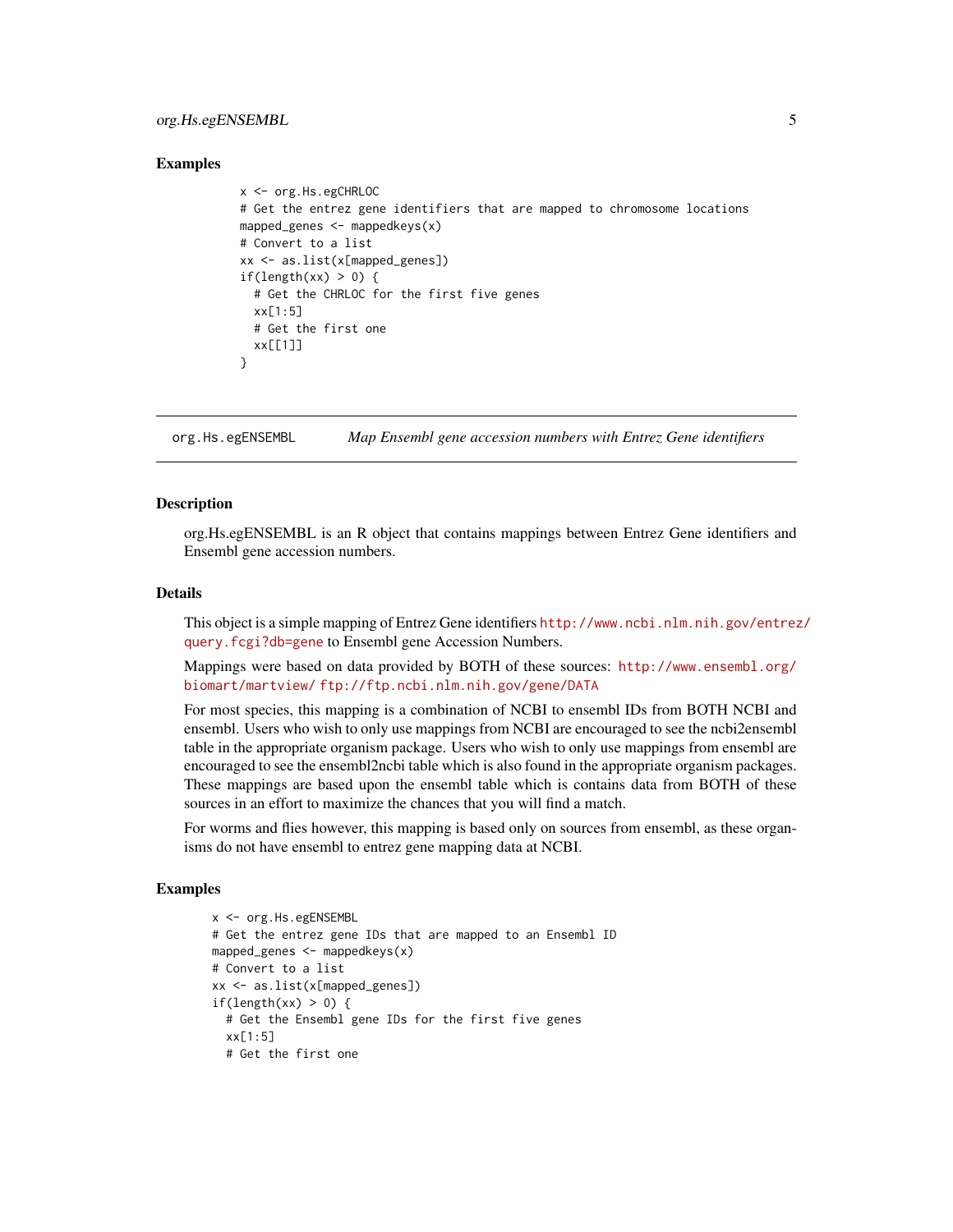```
xx[[1]]
}
#For the reverse map ENSEMBL2EG:
# Convert to a list
xx <- as.list(org.Hs.egENSEMBL2EG)
if(length(xx) > 0){
   # Gets the entrez gene IDs for the first five Ensembl IDs
   xx[1:5]
   # Get the first one
   xx[[1]]
}
```
org.Hs.egENSEMBLPROT *Map Ensembl protein acession numbers with Entrez Gene identifiers*

#### Description

org.Hs.egENSEMBL is an R object that contains mappings between Entrez Gene identifiers and Ensembl protein accession numbers.

### Details

This object is a simple mapping of Entrez Gene identifiers [http://www.ncbi.nlm.nih.gov/entrez](http://www.ncbi.nlm.nih.gov/entrez/query.fcgi?db=gene)/ [query.fcgi?db=gene](http://www.ncbi.nlm.nih.gov/entrez/query.fcgi?db=gene) to Ensembl protein accession numbers.

Mappings were based on data provided by: [ftp://ftp.ensembl.org/pub/current\\_fasta](ftp://ftp.ensembl.org/pub/current_fasta) [ftp:](ftp://ftp.ncbi.nlm.nih.gov/gene/DATA) [//ftp.ncbi.nlm.nih.gov/gene/DATA](ftp://ftp.ncbi.nlm.nih.gov/gene/DATA)

```
x <- org.Hs.egENSEMBLPROT
# Get the entrez gene IDs that are mapped to an Ensembl ID
mapped_genes \leq mappedkeys(x)# Convert to a list
xx <- as.list(x[mapped_genes])
if(length(xx) > 0) {
  # Get the Ensembl gene IDs for the first five proteins
  xx[1:5]
  # Get the first one
  xx[[1]]
}
#For the reverse map ENSEMBLPROT2EG:
# Convert to a list
xx <- as.list(org.Hs.egENSEMBLPROT2EG)
if(length(xx) > 0)# Gets the entrez gene IDs for the first five Ensembl IDs
   xx[1:5]
   # Get the first one
   xx[[1]]
}
```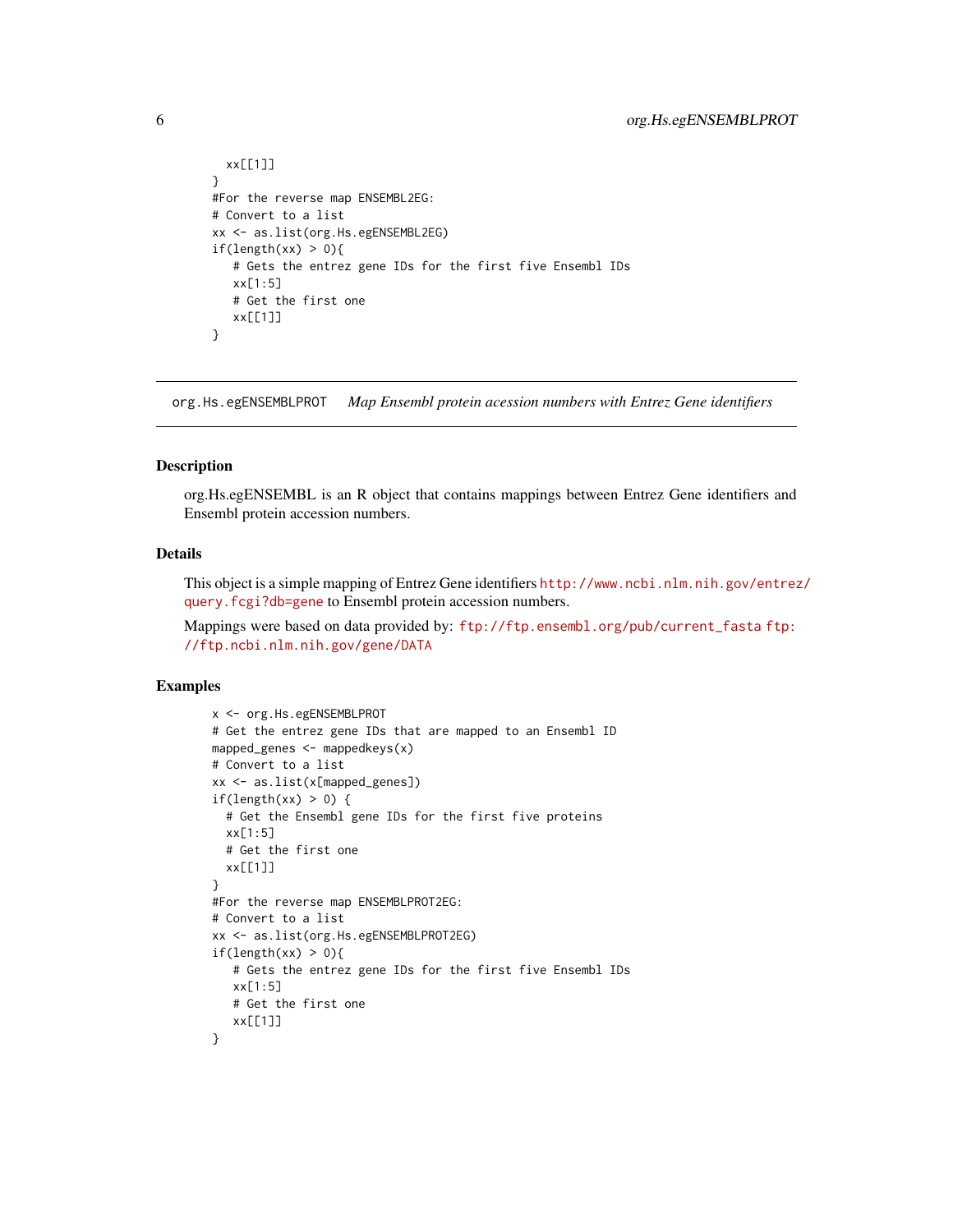<span id="page-6-0"></span>org.Hs.egENSEMBLTRANS *Map Ensembl transcript acession numbers with Entrez Gene identifiers*

### Description

org.Hs.egENSEMBL is an R object that contains mappings between Entrez Gene identifiers and Ensembl transcript accession numbers.

#### Details

This object is a simple mapping of Entrez Gene identifiers [http://www.ncbi.nlm.nih.gov/entrez](http://www.ncbi.nlm.nih.gov/entrez/query.fcgi?db=gene)/ [query.fcgi?db=gene](http://www.ncbi.nlm.nih.gov/entrez/query.fcgi?db=gene) to Ensembl transcript accession numbers.

Mappings were based on data provided by: [ftp://ftp.ensembl.org/pub/current\\_fasta](ftp://ftp.ensembl.org/pub/current_fasta) [ftp:](ftp://ftp.ncbi.nlm.nih.gov/gene/DATA) [//ftp.ncbi.nlm.nih.gov/gene/DATA](ftp://ftp.ncbi.nlm.nih.gov/gene/DATA)

# Examples

```
x <- org.Hs.egENSEMBLTRANS
# Get the entrez gene IDs that are mapped to an Ensembl ID
mapped_genes <- mappedkeys(x)
# Convert to a list
xx <- as.list(x[mapped_genes])
if(length(xx) > 0) {
  # Get the Ensembl gene IDs for the first five proteins
  xx[1:5]
  # Get the first one
  xx[[1]]
}
#For the reverse map ENSEMBLTRANS2EG:
# Convert to a list
xx <- as.list(org.Hs.egENSEMBLTRANS2EG)
if(length(xx) > 0){
   # Gets the entrez gene IDs for the first five Ensembl IDs
   xx[1:5]
   # Get the first one
   xx[[1]]
}
```
org.Hs.egENZYME *Map between Entrez Gene IDs and Enzyme Commission (EC) Numbers*

#### Description

org.Hs.egENZYME is an R object that provides mappings between entrez gene identifiers and EC numbers.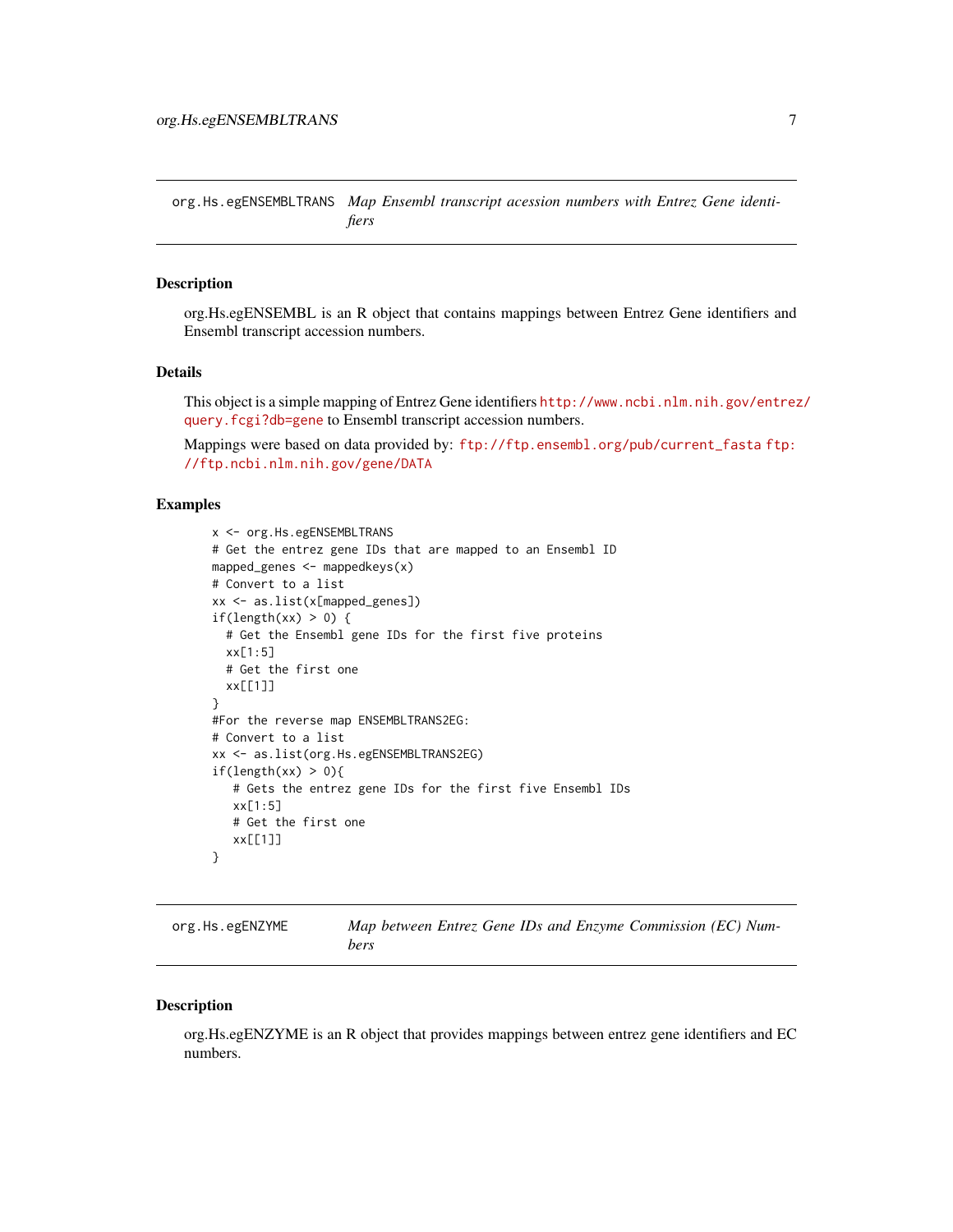Each entrez gene identifier maps to a named vector containing the EC number that corresponds to the enzyme produced by that gene. The name corresponds to the entrez gene identifier. If this information is unknown, the vector will contain an NA.

Enzyme Commission numbers are assigned by the Nomenclature Committee of the International Union of Biochemistry and Molecular Biology <http://www.chem.qmw.ac.uk/iubmb/enzyme/> to allow enzymes to be identified.

An Enzyme Commission number is of the format EC x.y.z.w, where x, y, z, and w are numeric numbers. In org.Hs.egENZYME2EG, EC is dropped from the Enzyme Commission numbers.

Enzyme Commission numbers have corresponding names that describe the functions of enzymes in such a way that EC x is a more general description than EC x.y that in turn is a more general description than EC x.y.z. The top level EC numbers and names are listed below:

EC 1 oxidoreductases

EC 2 transferases

EC 3 hydrolases

EC 4 lyases

EC 5 isomerases

EC 6 ligases

The EC name for a given EC number can be viewed at [http://www.chem.qmul.ac.uk/iupac/](http://www.chem.qmul.ac.uk/iupac/jcbn/index.html#6) [jcbn/index.html#6](http://www.chem.qmul.ac.uk/iupac/jcbn/index.html#6)

Mappings between entrez gene identifiers and enzyme identifiers were obtained using files provided by: KEGG GENOME ftp://ftp.genome.jp/pub/kegg/genomes With a date stamp from the source of: 2011-Mar15

For the reverse map, each EC number maps to a named vector containing the entrez gene identifier that corresponds to the gene that produces that enzyme. The name of the vector corresponds to the EC number.

## References

<ftp://ftp.genome.ad.jp/pub/kegg/pathways>

```
x <- org.Hs.egENZYME
# Get the entrez gene identifiers that are mapped to an EC number
mapped_genes \leq mappedkeys(x)
# Convert to a list
xx <- as.list(x[mapped_genes])
if(length(xx) > 0) {
  # Get the ENZYME for the first five genes
  xx[1:5]
  # Get the first one
  xx[[1]]
}
# For the reverse map:
# Convert to a list
```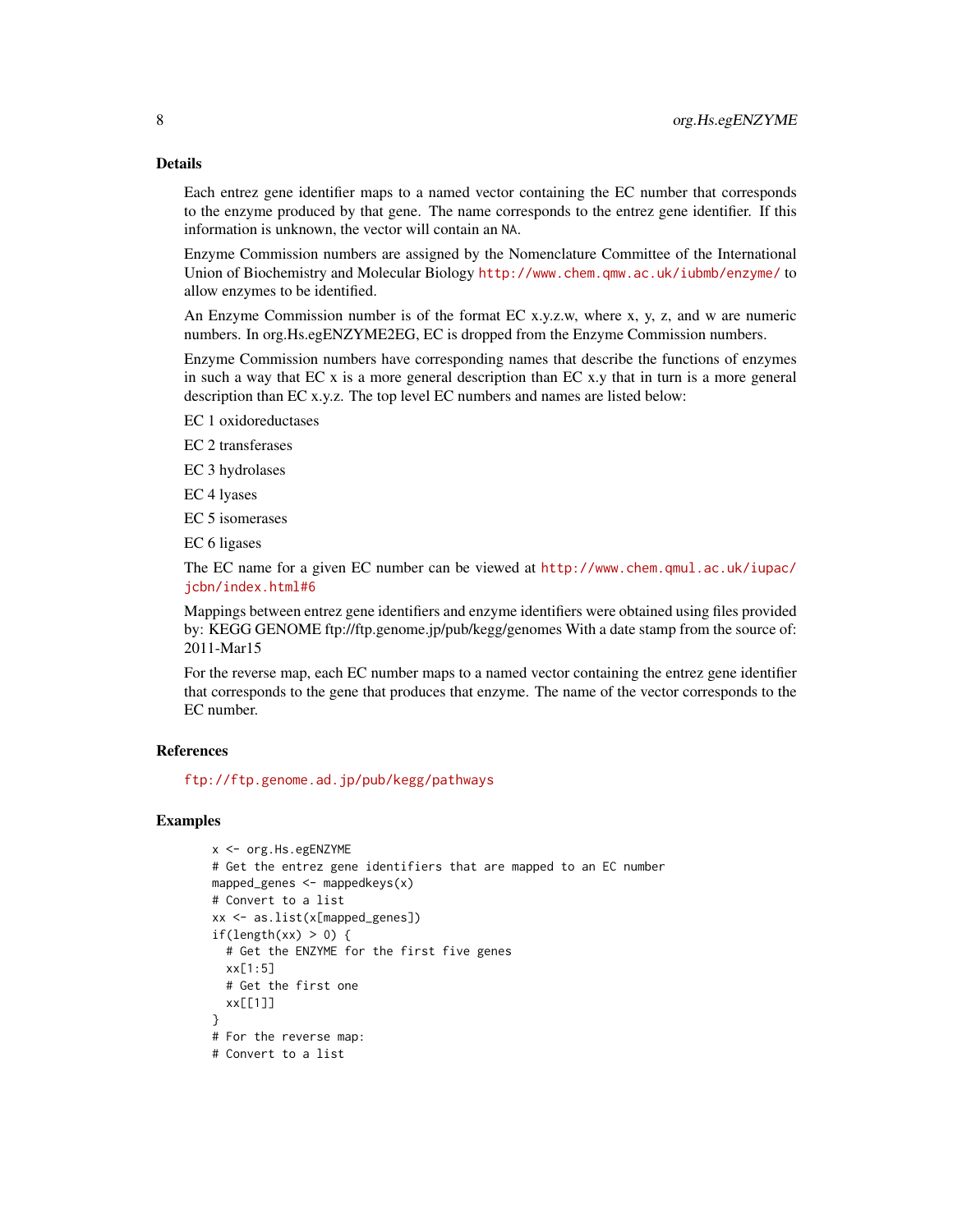# <span id="page-8-0"></span>org.Hs.egGENENAME 9

```
xx <- as.list(org.Hs.egENZYME2EG)
if(length(xx) > 0){
  # Gets the entrez gene identifiers for the first five enzyme
  #commission numbers
  xx[1:5]
  # Get the first one
  xx[[1]]
}
```
org.Hs.egGENENAME *Map between Entrez Gene IDs and Genes*

### Description

org.Hs.egGENENAME is an R object that maps entrez gene identifiers to the corresponding gene name.

## Details

Each entrez gene identifier maps to a named vector containing the gene name. The vector name corresponds to the entrez gene identifier. If the gene name is unknown, the vector will contain an NA.

Gene names currently include both the official (validated by a nomenclature committee) and preferred names (interim selected for display) for genes. Efforts are being made to differentiate the two by adding a name to the vector.

Mappings were based on data provided by: Entrez Gene ftp://ftp.ncbi.nlm.nih.gov/gene/DATA With a date stamp from the source of: 2014-Sep19

```
x <- org.Hs.egGENENAME
# Get the gene names that are mapped to an entrez gene identifier
mapped_genes <- mappedkeys(x)
# Convert to a list
xx <- as.list(x[mapped_genes])
if(length(xx) > 0) {
  # Get the GENE NAME for the first five genes
 xx[1:5]
 # Get the first one
 xx[[1]]
}
```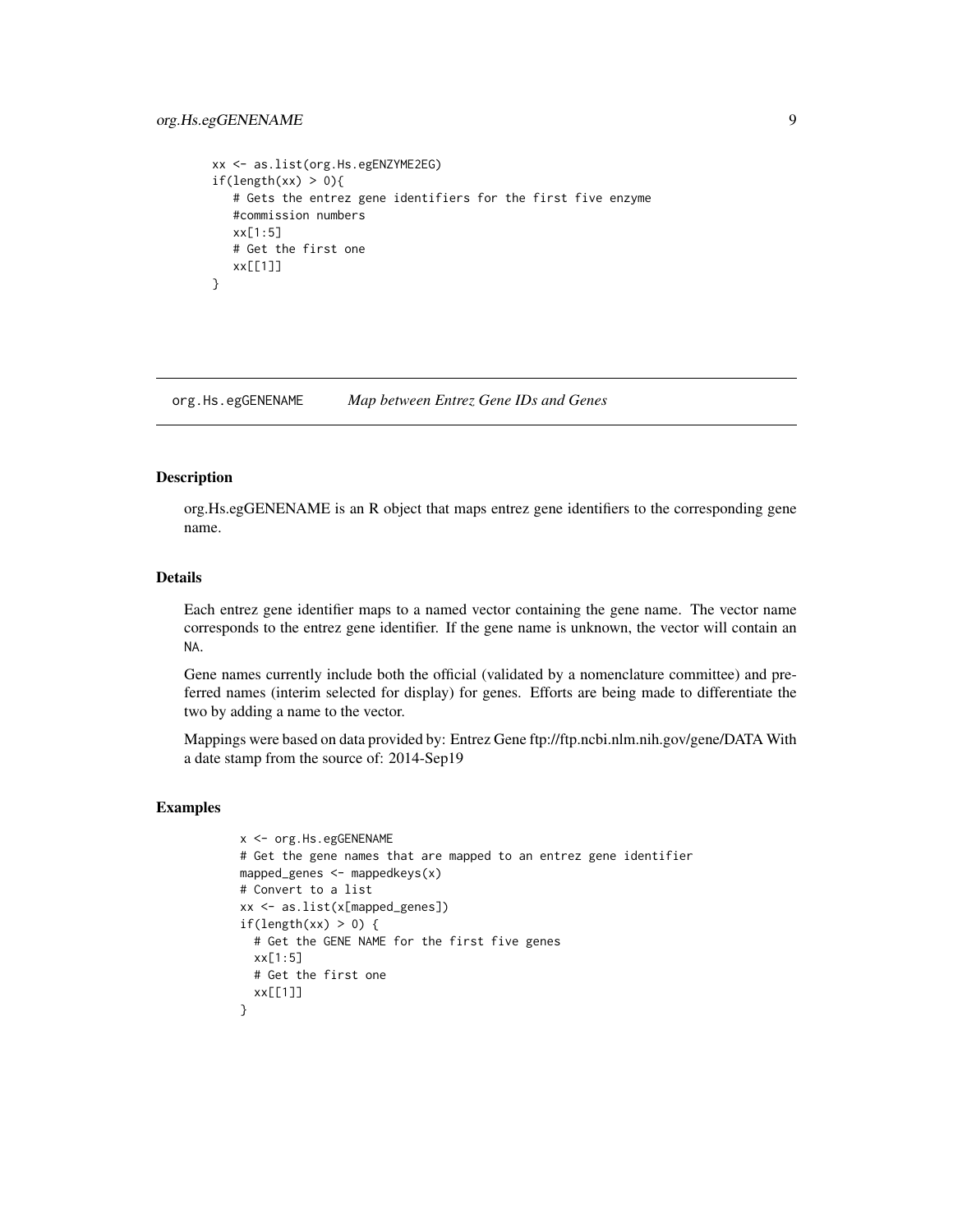## <span id="page-9-0"></span>Description

org.Hs.egGO is an R object that provides mappings between entrez gene identifiers and the GO identifiers that they are directly associated with. This mapping and its reverse mapping do NOT associate the child terms from the GO ontology with the gene. Only the directly evidenced terms are represented here.

org.Hs.egGO2ALLEGS is an R object that provides mappings between a given GO identifier and all of the Entrez Gene identifiers annotated at that GO term OR TO ONE OF IT'S CHILD NODES in the GO ontology. Thus, this mapping is much larger and more inclusive than org.Hs.egGO2EG.

# Details

If org.Hs.egGO is cast as a list, each Entrez Gene identifier is mapped to a list of lists. The names on the outer list are GO identifiers. Each inner list consists of three named elements: GOID, Ontology, and Evidence.

The GOID element matches the GO identifier named in the outer list and is included for convenience when processing the data using 'lapply'.

The Ontology element indicates which of the three Gene Ontology categories this identifier belongs to. The categories are biological process (BP), cellular component (CC), and molecular function (MF).

The Evidence element contains a code indicating what kind of evidence supports the association of the GO identifier to the Entrez Gene id. Some of the evidence codes in use include:

IMP: inferred from mutant phenotype

IGI: inferred from genetic interaction

IPI: inferred from physical interaction

ISS: inferred from sequence similarity

IDA: inferred from direct assay

IEP: inferred from expression pattern

IEA: inferred from electronic annotation

TAS: traceable author statement

NAS: non-traceable author statement

ND: no biological data available

IC: inferred by curator

A more complete listing of evidence codes can be found at:

<http://www.geneontology.org/GO.evidence.shtml>

If org.Hs.egGO2ALLEGS or org.Hs.egGO2EG is cast as a list, each GO term maps to a named vector of entrez gene identifiers and evidence codes. A GO identifier may be mapped to the same entrez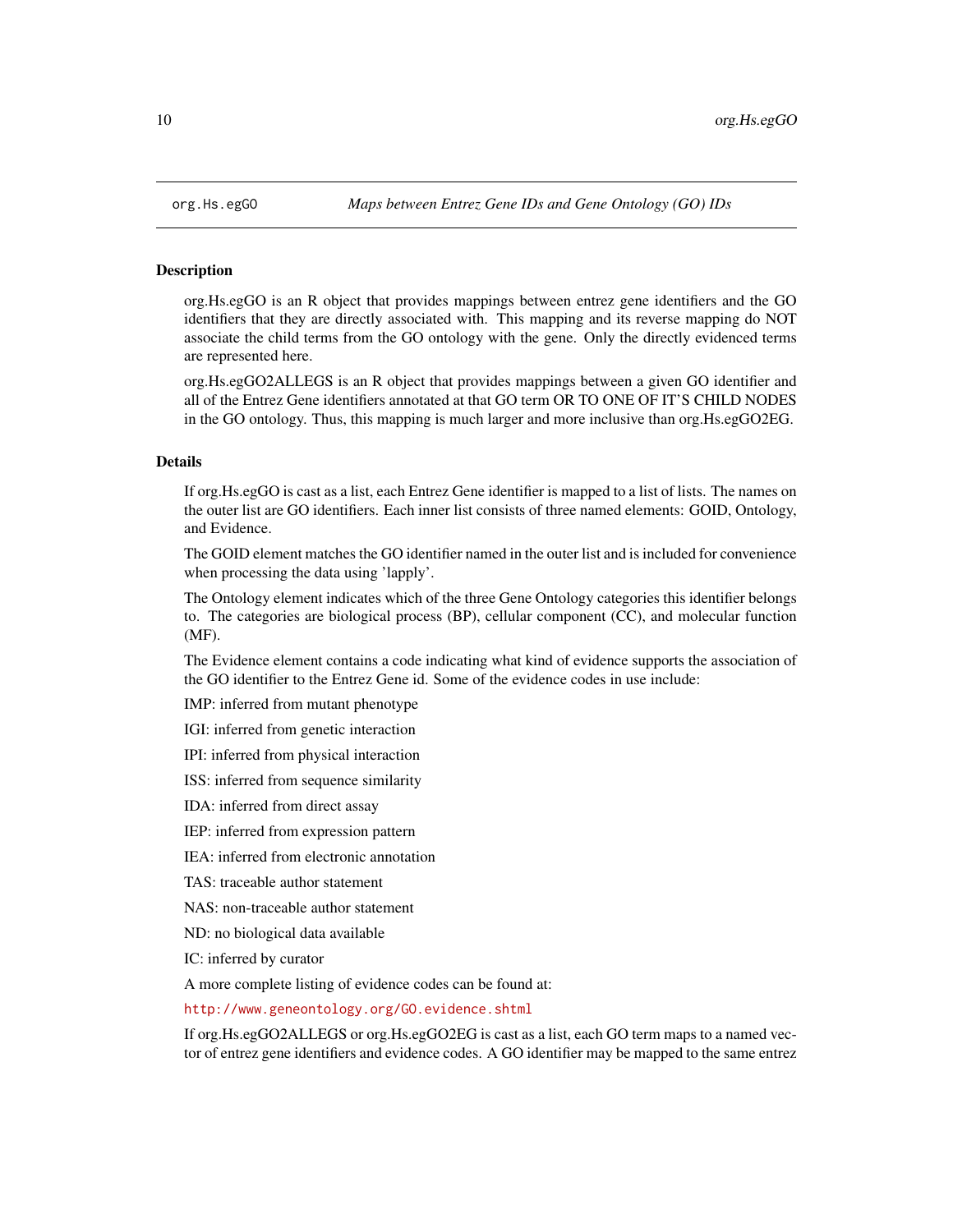#### org.Hs.egGO 11

gene identifier more than once but the evidence code can be different. Mappings between Gene Ontology identifiers and Gene Ontology terms and other information are available in a separate data package named GO.

Whenever any of these mappings are cast as a data.frame, all the results will be output in an appropriate tabular form.

Mappings between entrez gene identifiers and GO information were obtained through their mappings to Entrez Gene identifiers. NAs are assigned to entrez gene identifiers that can not be mapped to any Gene Ontology information. Mappings between Gene Ontology identifiers an Gene Ontology terms and other information are available in a separate data package named GO.

All mappings were based on data provided by: Gene Ontology ftp://ftp.geneontology.org/pub/go/godatabase/archive/latestlite/ With a date stamp from the source of: 20140913

For GO2ALL style mappings, the intention is to return all the genes that are the same kind of term as the parent term (based on the idea that they are more specific descriptions of the general term). However because of this intent, not all relationship types will be counted as offspring for this mapping. Only "is a" and "has a" style relationships indicate that the genes from the child terms would be the same kind of thing.

# References

<ftp://ftp.ncbi.nlm.nih.gov/gene/DATA/>

## See Also

[org.Hs.egGO2ALLEGS](#page-9-0).

```
x < - org. Hs. egGO
# Get the entrez gene identifiers that are mapped to a GO ID
mapped_genes \leq mappedkeys(x)
# Convert to a list
xx <- as.list(x[mapped_genes])
if(length(xx) > 0) {
    # Try the first one
    got \leftarrow xx[[1]]got[[1]][["GOID"]]
    got[[1]][["Ontology"]]
    got[[1]][["Evidence"]]
}
# For the reverse map:
# Convert to a list
xx <- as.list(org.Hs.egGO2EG)
if(length(xx) > 0){
    # Gets the entrez gene ids for the top 2nd and 3nd GO identifiers
    goids \leftarrow xx[2:3]# Gets the entrez gene ids for the first element of goids
    goids[[1]]
    # Evidence code for the mappings
    names(goids[[1]])
}
```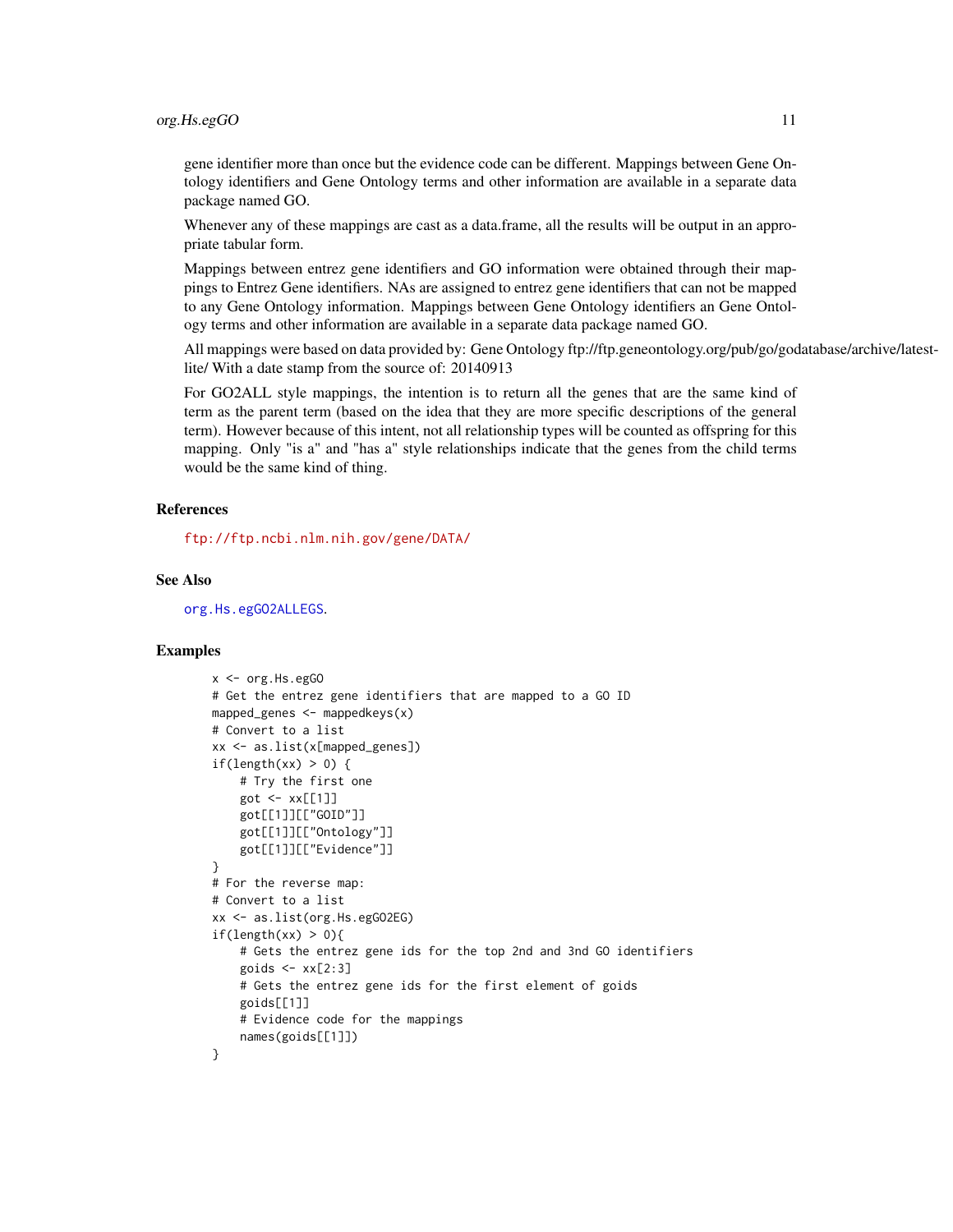```
# For org.Hs.egGO2ALLEGS
xx <- as.list(org.Hs.egGO2ALLEGS)
if(length(xx) > 0){
    # Gets the Entrez Gene identifiers for the top 2nd and 3nd GO identifiers
    goids \leftarrow xx[2:3]# Gets all the Entrez Gene identifiers for the first element of goids
    goids[[1]]
    # Evidence code for the mappings
    names(goids[[1]])
}
```
org.Hs.egMAP *Map between Entrez Gene Identifiers and cytogenetic maps/bands*

## Description

org.Hs.egMAP is an R object that provides mappings between entrez gene identifiers and cytoband locations.

## Details

Each entrez gene identifier is mapped to a vector of cytoband locations. The vector length may be one or longer, if there are multiple reported chromosomal locations for a given gene. An NA is reported for any entrez gene identifiers that cannot be mapped to a cytoband at this time.

Cytogenetic bands for most higher organisms are labeled p1, p2, p3, q1, q2, q3 (p and q are the p and q arms), etc., counting from the centromere out toward the telomeres. At higher resolutions, sub-bands can be seen within the bands. The sub-bands are also numbered from the centromere out toward the telomere. Thus, a label of 7q31.2 indicates that the band is on chromosome 7, q arm, band 3, sub-band 1, and sub-sub-band 2.

Mappings were based on data provided by: Entrez Gene ftp://ftp.ncbi.nlm.nih.gov/gene/DATA With a date stamp from the source of: 2014-Sep19

#### References

<http://www.ncbi.nlm.nih.gov>

```
x <- org.Hs.egMAP
# Get the entrez gene identifiers that are mapped to any cytoband
mapped_genes \leq mappedkeys(x)
# Convert to a list
xx <- as.list(x[mapped_genes])
if(length(xx) > 0) {
  # Get the ids for the first five genes
 xx[1:5]
  # Get the first one
 xx[[1]]
```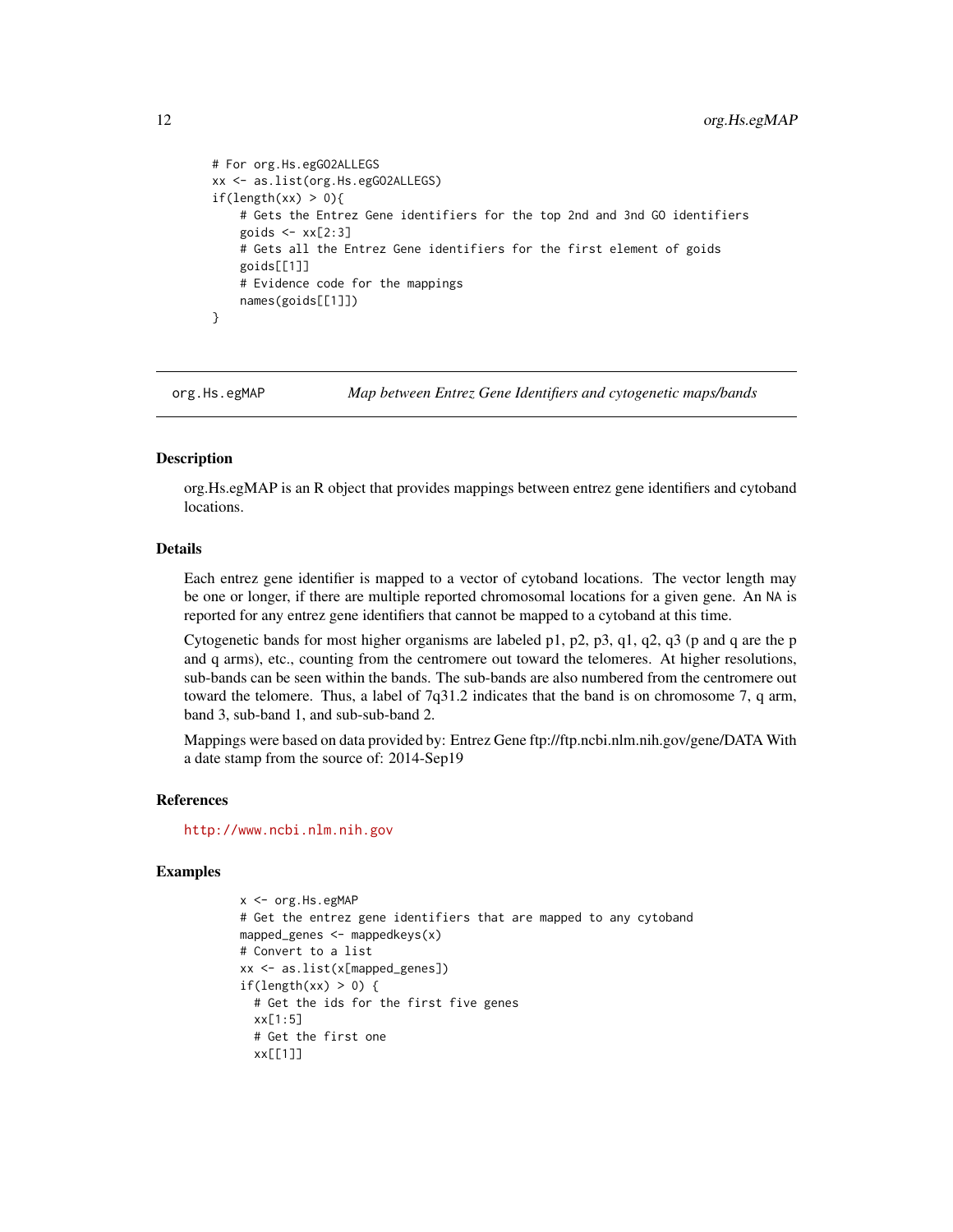```
}
#For the reverse map org.Hs.egMAP2EG
x <- org.Hs.egMAP2EG
# Get the cytobands that are mapped to any entrez gene id
mapped_bands \leq mappedkeys(x)
# Convert to a list
xx <- as.list(x[mapped_bands])
if(length(xx) > 0) {
  # Get the bands for the first five genes
 xx[1:5]
 # Get the first one
 xx[[1]]
}
```
org.Hs.egMAPCOUNTS *Number of mapped keys for the maps in package org.Hs.eg.db*

## Description

org.Hs.egMAPCOUNTS provides the "map count" (i.e. the count of mapped keys) for each map in package org.Hs.eg.db.

## Details

This "map count" information is precalculated and stored in the package annotation DB. This allows some quality control and is used by the [checkMAPCOUNTS](#page-0-0) function defined in AnnotationDbi to compare and validate different methods (like count.mappedkeys(x) or sum(!is.na(as.list(x)))) for getting the "map count" of a given map.

# See Also

[mappedkeys](#page-0-0), [count.mappedkeys](#page-0-0), [checkMAPCOUNTS](#page-0-0)

```
org.Hs.egMAPCOUNTS
mapnames <- names(org.Hs.egMAPCOUNTS)
org.Hs.egMAPCOUNTS[mapnames[1]]
x \leq - get(mapnames[1])
sum(!is.na(as.list(x)))
count.mappedkeys(x) # much faster!
```

```
## Check the "map count" of all the maps in package org. Hs.eg.db
checkMAPCOUNTS("org.Hs.eg.db")
```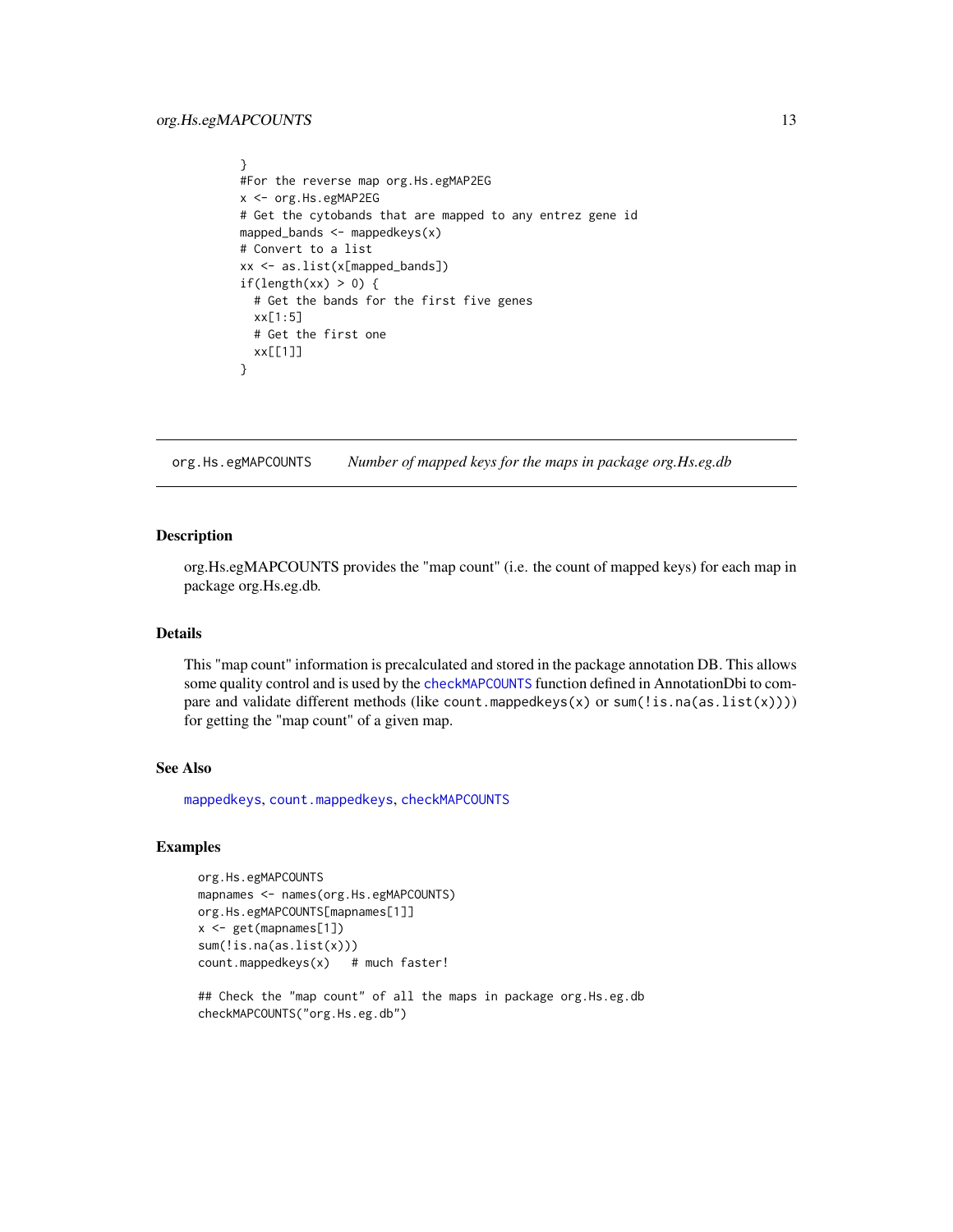<span id="page-13-0"></span>org.Hs.egOMIM *Map between Entrez Gene Identifiers and Mendelian Inheritance in Man (MIM) identifiers*

### Description

org.Hs.egOMIM is an R object that provides mappings between entrez gene identifiers and OMIM identifiers.

#### Details

Each entrez gene identifier is mapped to an OMIM identifier. An NA is reported for any entrez gene identifier that cannot be mapped to an OMIM identifier at this time.

OMIM is based upon the book Mendelian Inheritance in Man (V. A. McKusick) and focuses primarily on inherited or heritable genetic diseases. It contains textual information, pictures, and reference information that can be searched using various terms, among which the MIM number is one.

Mappings were based on data provided by: Entrez Gene ftp://ftp.ncbi.nlm.nih.gov/gene/DATA With a date stamp from the source of: 2014-Sep19

#### References

<http://www.ncbi.nlm.nih.gov/entrez/query.fcgi?db=gene> [http://www3.ncbi.nlm.nih.g](http://www3.ncbi.nlm.nih.gov/entrez/query.fcgi?db=OMIM)ov/ [entrez/query.fcgi?db=OMIM](http://www3.ncbi.nlm.nih.gov/entrez/query.fcgi?db=OMIM)

```
x <- org.Hs.egOMIM
# Get the entrez gene identifiers that are mapped to a OMIM ID
mapped_genes \leq mappedkeys(x)
# Convert to a list
xx <- as.list(x[mapped_genes])
if(length(xx) > 0) {
  # Get the OMIM for the first five genes
 xx[1:5]
 # Get the first one
  xx[[1]]
}
# For the reverse map:
x <- org.Hs.egOMIM2EG
# Get the OMIM IDs that are mapped to the entrez gene IDs
mapped_OMIMS \leftarrow mappedkeys(x)# Convert to a list
xx <- as.list(x[mapped_OMIMs])
if(length(xx) > 0) {
 # Get the entrez gene ID for the first five genes
 xx[1:5]
 # Get the first one
```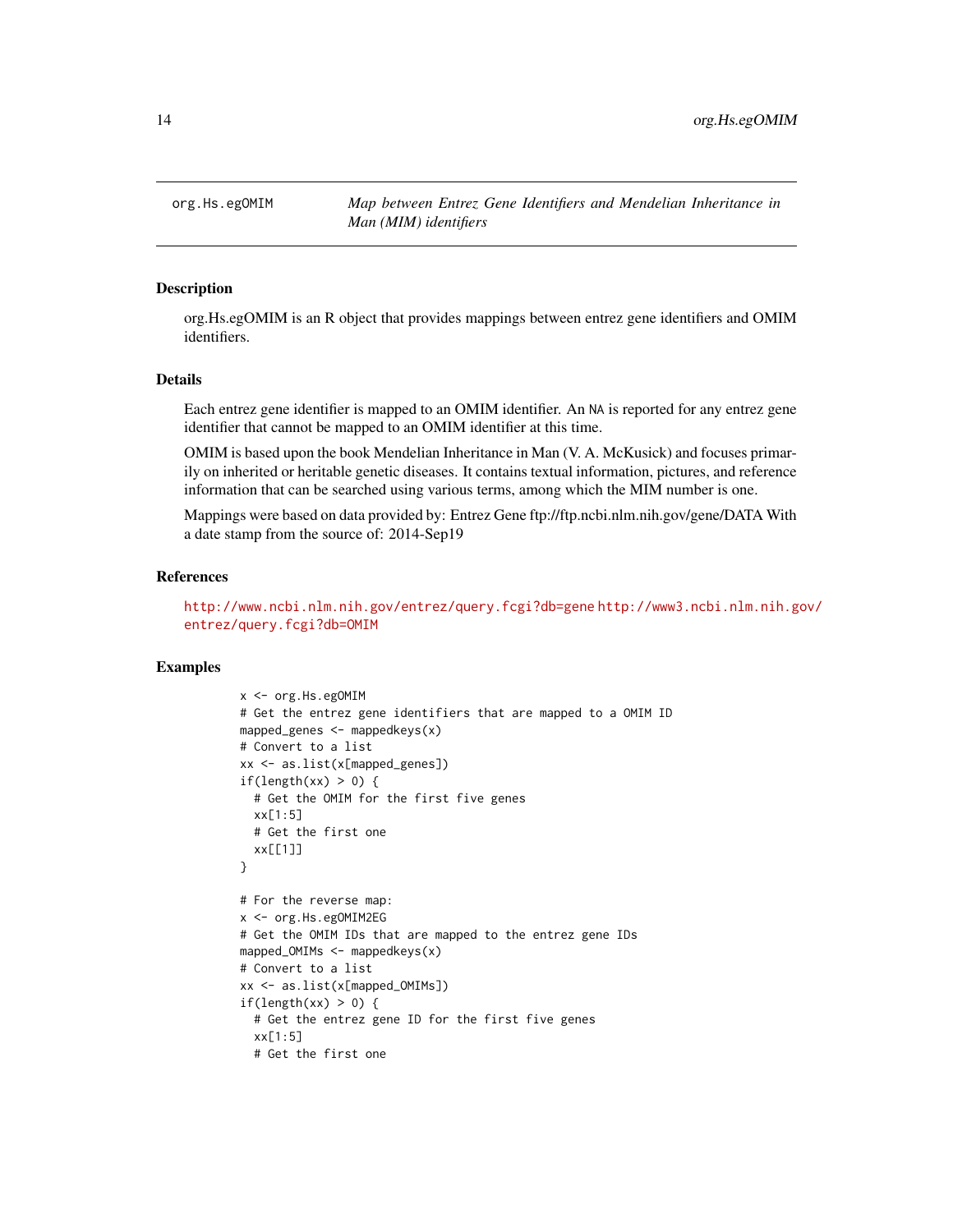# <span id="page-14-0"></span>org.Hs.egORGANISM 15

xx[[1]] }

org.Hs.egORGANISM *The Organism for org.Hs.eg*

#### Description

org.Hs.egORGANISM is an R object that contains a single item: a character string that names the organism for which org.Hs.eg was built.

# Details

Although the package name is suggestive of the organism for which it was built, org.Hs.egORGANISM provides a simple way to programmatically extract the organism name.

# Examples

org.Hs.egORGANISM

org.Hs.egPATH *Mappings between Entrez Gene identifiers and KEGG pathway identifiers*

# Description

KEGG (Kyoto Encyclopedia of Genes and Genomes) maintains pathway data for various organisms. org.Hs.egPATH maps entrez gene identifiers to the identifiers used by KEGG for pathways

#### Details

Each KEGG pathway has a name and identifier. Pathway name for a given pathway identifier can be obtained using the KEGG data package that can either be built using AnnBuilder or downloaded from Bioconductor <http://www.bioconductor.org>.

Graphic presentations of pathways are searchable at url http://www.genome.ad.jp/kegg/pathway.html by using pathway identifiers as keys.

Mappings were based on data provided by: KEGG GENOME ftp://ftp.genome.jp/pub/kegg/genomes With a date stamp from the source of: 2011-Mar15

# References

<http://www.genome.ad.jp/kegg/>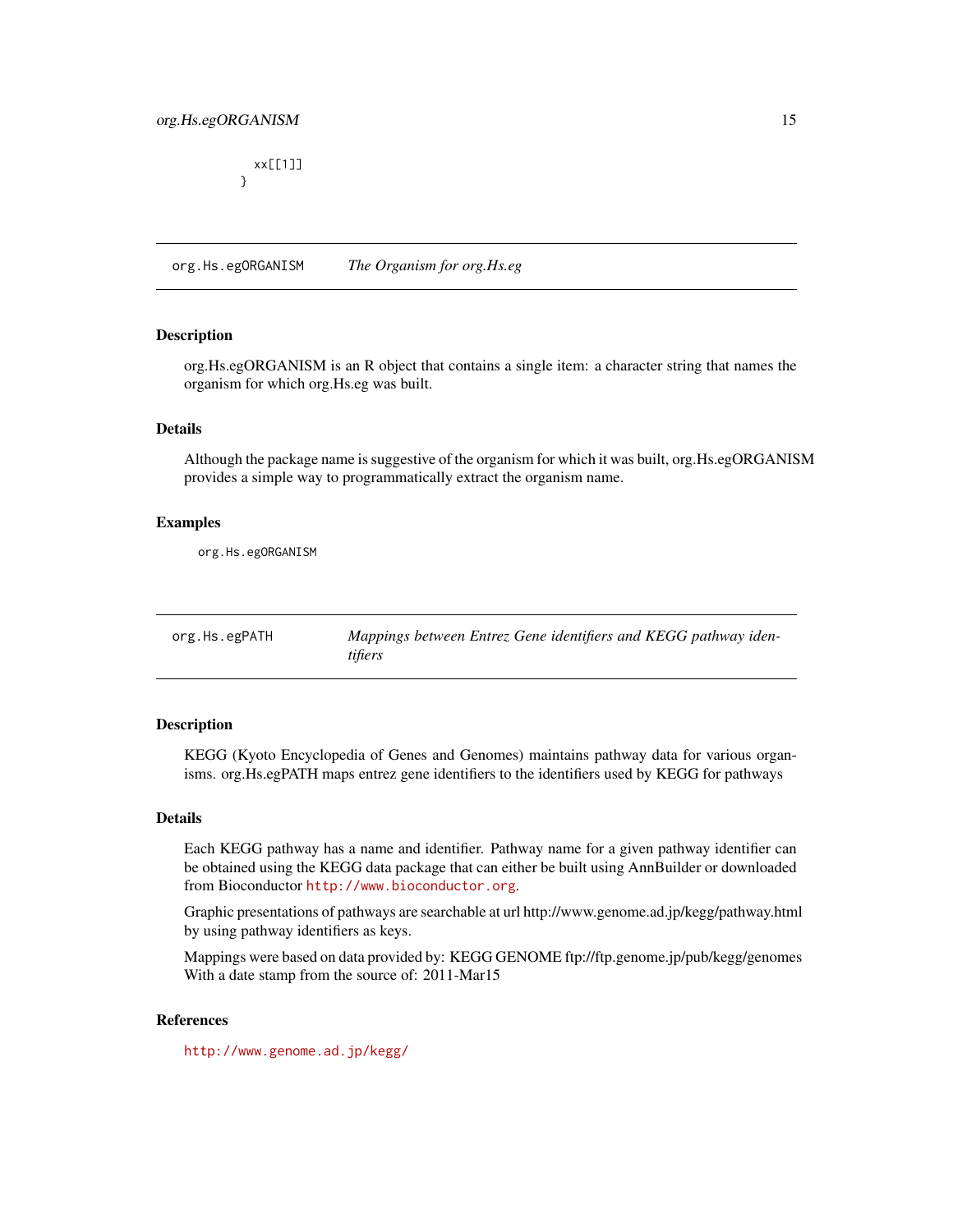#### Examples

```
x <- org.Hs.egPATH
# Get the entrez gene identifiers that are mapped to a KEGG pathway ID
mapped_genes \leq mappedkeys(x)
# Convert to a list
xx <- as.list(x[mapped_genes])
if(length(xx) > 0) {
  # Get the PATH for the first five genes
  xx[1:5]
  # Get the first one
  xx[[1]]
}
# For the reverse map:
# Convert the object to a list
xx <- as.list(org.Hs.egPATH2EG)
# Remove pathway identifiers that do not map to any entrez gene id
xx \le - xx[!is.na(xx)]
if(length(xx) > 0){
    # The entrez gene identifiers for the first two elements of XX
    xx[1:2]
    # Get the first one
    xx[[1]]
}
```
org.Hs.egPMID *Map between Entrez Gene Identifiers and PubMed Identifiers*

#### **Description**

org.Hs.egPMID is an R object that provides mappings between entrez gene identifiers and PubMed identifiers.

# Details

Each entrez gene identifier is mapped to a named vector of PubMed identifiers. The name associated with each vector corresponds to the entrez gene identifier. The length of the vector may be one or greater, depending on how many PubMed identifiers a given entrez gene identifier is mapped to. An NA is reported for any entrez gene identifier that cannot be mapped to a PubMed identifier.

Titles, abstracts, and possibly full texts of articles can be obtained from PubMed by providing a valid PubMed identifier. The pubmed function of annotate can also be used for the same purpose.

Mappings were based on data provided by: Entrez Gene ftp://ftp.ncbi.nlm.nih.gov/gene/DATA With a date stamp from the source of: 2014-Sep19

# References

<http://www.ncbi.nlm.nih.gov/entrez/query.fcgi?db=PubMed>

<span id="page-15-0"></span>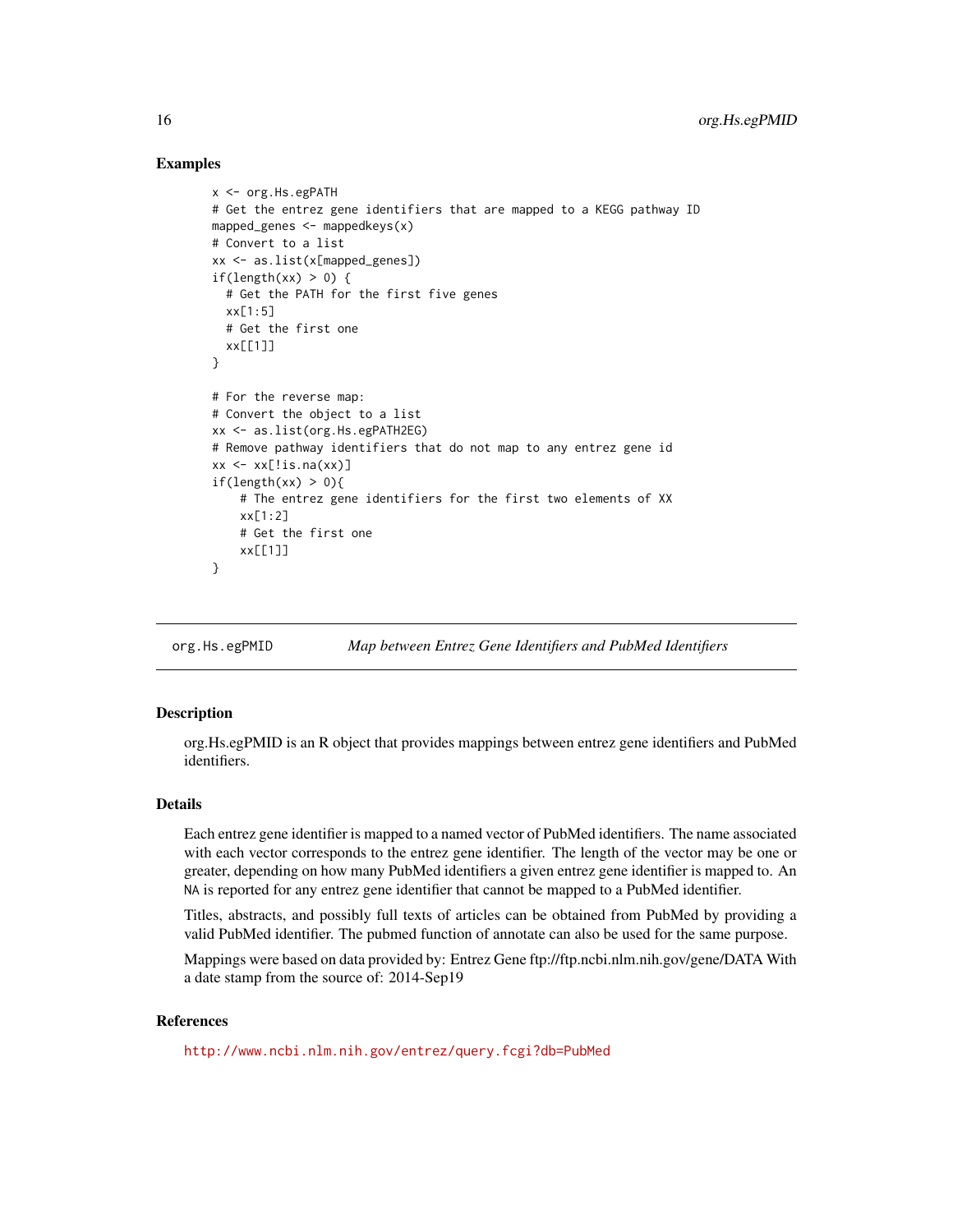# <span id="page-16-0"></span>org.Hs.egREFSEQ 17

## Examples

```
x <- org.Hs.egPMID
    # Get the entrez gene identifiers that are mapped to any PubMed ID
    mapped_genes \leq mappedkeys(x)
    # Convert to a list
    xx <- as.list(x[mapped_genes])
if(length(xx) > 0){
    # The entrez gene identifiers for the first two elements of XX
    xx[1:2]
    # Get the first one
    xx[[1]]
    if(interactive() && !is.null(xx[[1]]) && !is.na(xx[[1]])
       && require(annotate)){
        # Gets article information as XML files
        xmls < -pubmed(xx[[1]], disp = "data")# Views article information using a browser
        pubmed(xx[[1]], disp = "browser")
    }
}
# For the reverse map:
# Convert the object to a list
xx <- as.list(org.Hs.egPMID2EG)
if(length(xx) > 0)# The entrez gene identifiers for the first two elements of XX
    xx[1:2]
    # Get the first one
    xx[[1]]
    if(interactive() && require(annotate)){
        # Gets article information as XML files for a PubMed id
        xmls < -pubmed(names(xx)[1], disp = "data")# Views article information using a browser
        pubmed(names(xx)[1], disp = "browser")
    }
}
```
org.Hs.egREFSEQ *Map between Entrez Gene Identifiers and RefSeq Identifiers*

#### Description

org.Hs.egREFSEQ is an R object that provides mappings between entrez gene identifiers and Ref-Seq identifiers.

#### Details

Each entrez gene identifier is mapped to a named vector of RefSeq identifiers. The name represents the entrez gene identifier and the vector contains all RefSeq identifiers that can be mapped to that entrez gene identifier. The length of the vector may be one or greater, depending on how many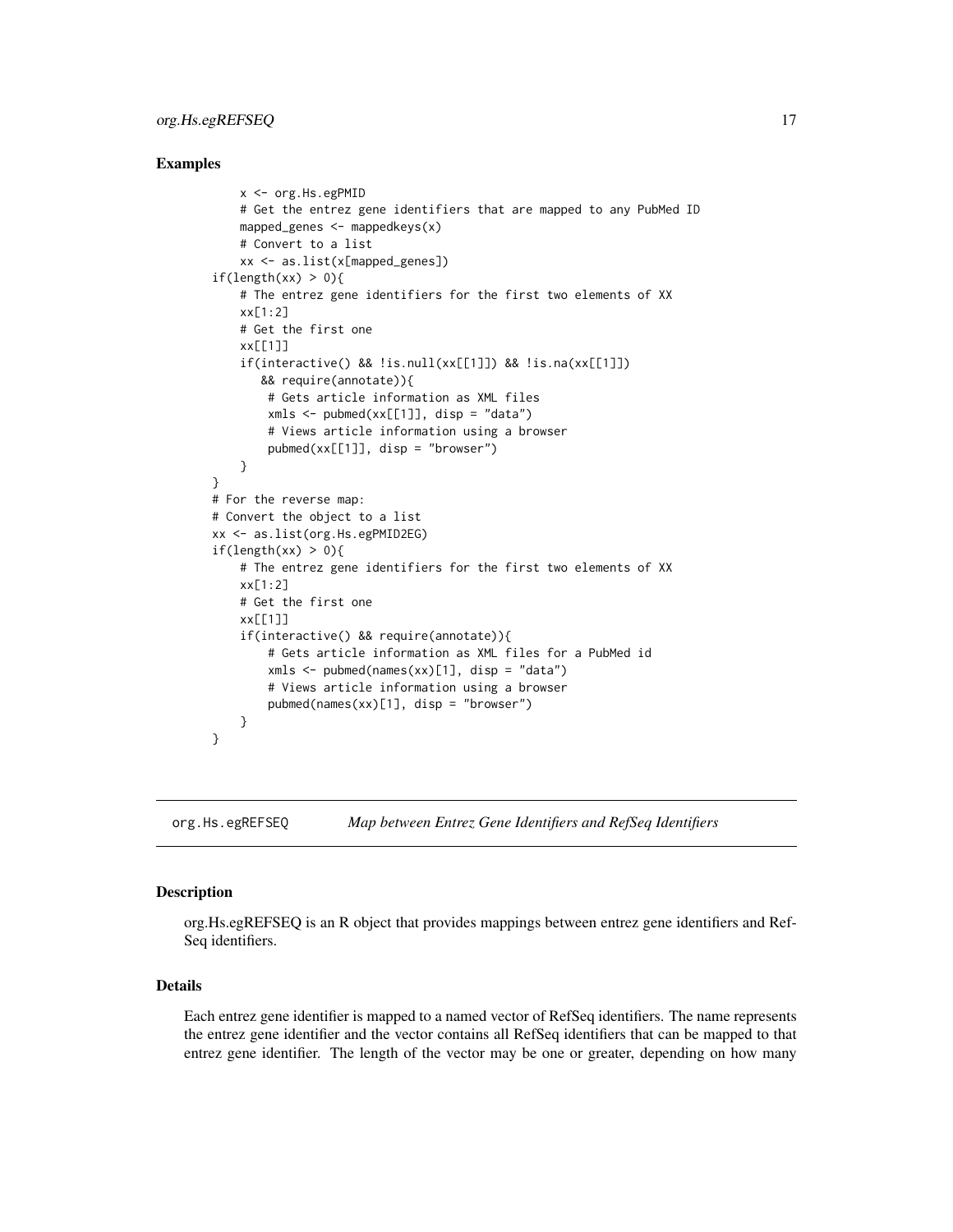RefSeq identifiers a given entrez gene identifier can be mapped to. An NA is reported for any entrex gene identifier that cannot be mapped to a RefSeq identifier at this time.

RefSeq identifiers differ in format according to the type of record the identifiers are for as shown below:

NG\\_XXXXX: RefSeq accessions for genomic region (nucleotide) records

NM\\_XXXXX: RefSeq accessions for mRNA records

NC\\_XXXXX: RefSeq accessions for chromosome records

NP\\_XXXXX: RefSeq accessions for protein records

XR\\_XXXXX: RefSeq accessions for model RNAs that are not associated with protein products

XM\\_XXXXX: RefSeq accessions for model mRNA records

XP\\_XXXXX: RefSeq accessions for model protein records

Where XXXXX is a sequence of integers.

NCBI <http://www.ncbi.nlm.nih.gov/RefSeq/> allows users to query the RefSeq database using RefSeq identifiers.

Mappings were based on data provided by: Entrez Gene ftp://ftp.ncbi.nlm.nih.gov/gene/DATA With a date stamp from the source of: 2014-Sep19

# References

<http://www.ncbi.nlm.nih.gov> <http://www.ncbi.nlm.nih.gov/RefSeq/>

```
x <- org.Hs.egREFSEQ
# Get the entrez gene identifiers that are mapped to any RefSeq ID
mapped_genes \leq mappedkeys(x)
# Convert to a list
xx <- as.list(x[mapped_genes])
if(length(xx) > 0) {
 # Get the REFSEQ for the first five genes
 xx[1:5]
 # Get the first one
 xx[[1]]
}
# For the reverse map:
x <- org.Hs.egREFSEQ2EG
# Get the RefSeq identifier that are mapped to an entrez gene ID
mapped_seqs \leq mappedkeys(x)
# Convert to a list
xx <- as.list(x[mapped_seqs])
if(length(xx) > 0) {
 # Get the entrez gene for the first five Refseqs
 xx[1:5]
 # Get the first one
  xx[[1]]
}
```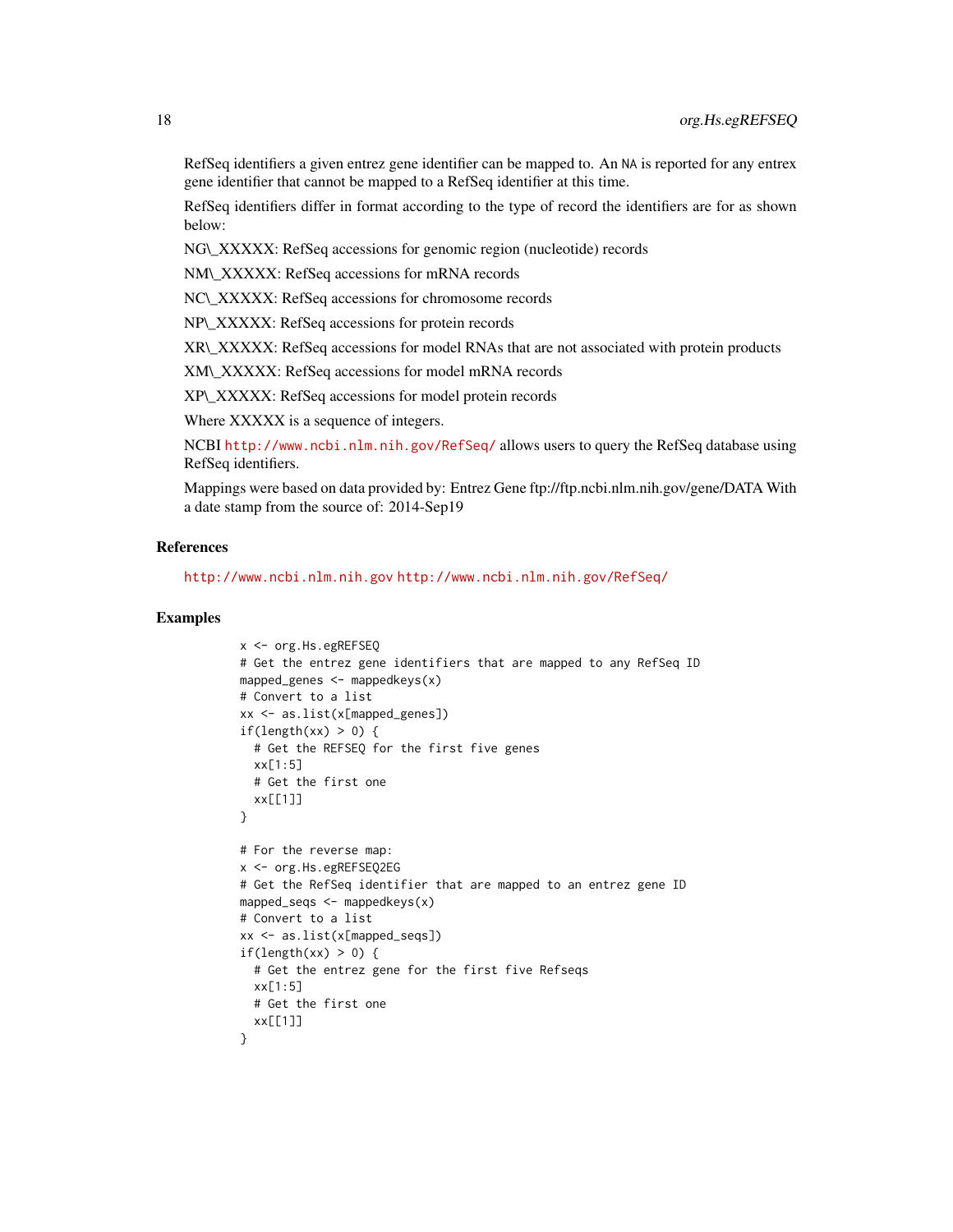<span id="page-18-0"></span>

#### Description

org.Hs.egSYMBOL is an R object that provides mappings between entrez gene identifiers and gene abbreviations.

# Details

Each entrez gene identifier is mapped to the a common abbreviation for the corresponding gene. An NA is reported if there is no known abbreviation for a given gene.

Symbols typically consist of 3 letters that define either a single gene (ABC) or multiple genes (ABC1, ABC2, ABC3). Gene symbols can be used as key words to query public databases such as Entrez Gene.

Mappings were based on data provided by: Entrez Gene ftp://ftp.ncbi.nlm.nih.gov/gene/DATA With a date stamp from the source of: 2014-Sep19

#### References

<http://www.ncbi.nlm.nih.gov/entrez/query.fcgi?db=gene>

```
x <- org.Hs.egSYMBOL
# Get the gene symbol that are mapped to an entrez gene identifiers
mapped_genes \leq mappedkeys(x)
# Convert to a list
xx <- as.list(x[mapped_genes])
if(length(xx) > 0) {
 # Get the SYMBOL for the first five genes
 xx[1:5]
 # Get the first one
 xx[[1]]
}
# For the reverse map:
x <- org.Hs.egSYMBOL2EG
# Get the entrez gene identifiers that are mapped to a gene symbol
mapped_genes <- mappedkeys(x)
# Convert to a list
xx <- as.list(x[mapped_genes])
if(length(xx) > 0) {
 # Get the entrez gene ID for the first five genes
  xx[1:5]
 # Get the first one
 xx[[1]]
}
```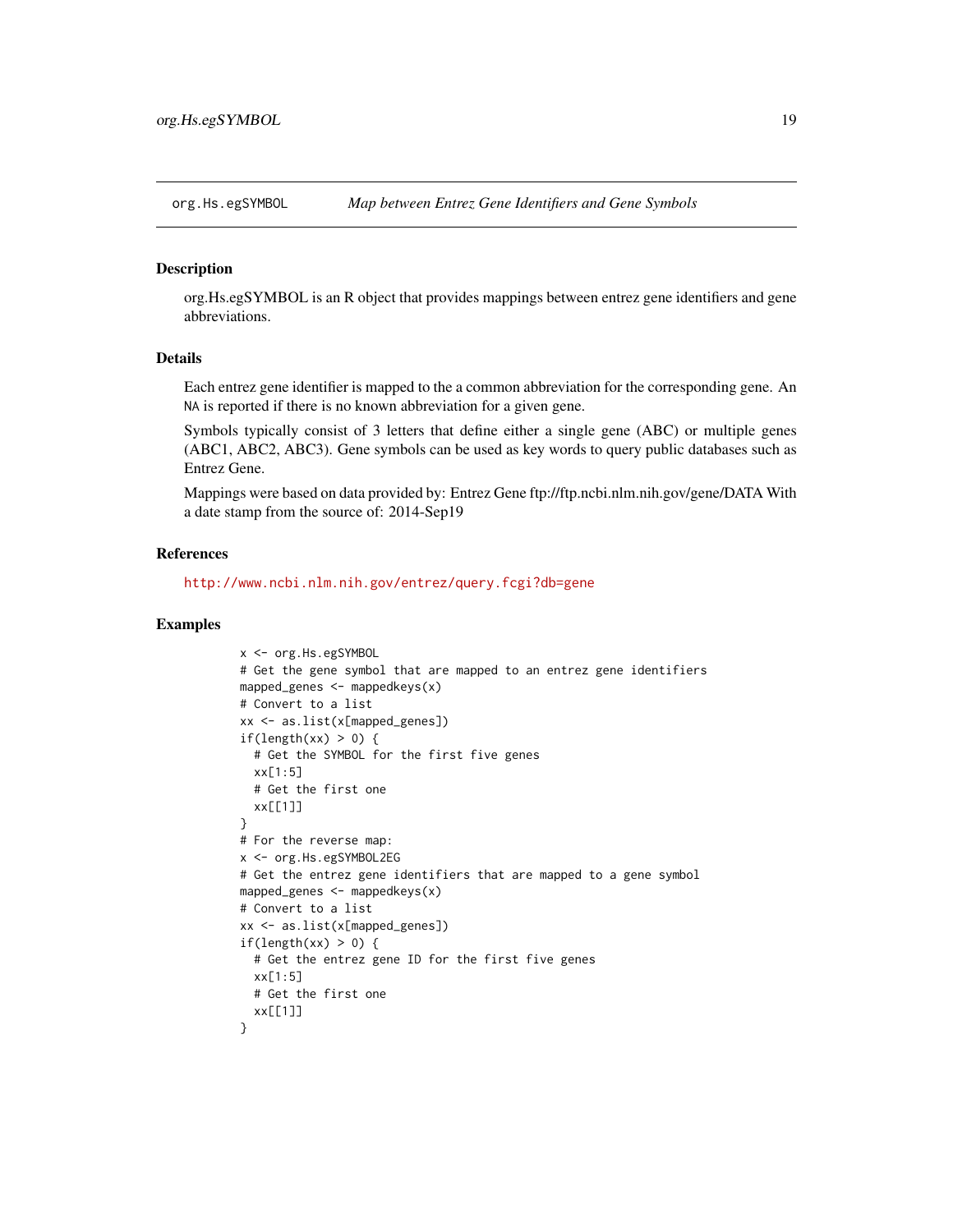<span id="page-19-0"></span>org.Hs.egUCSCKG *This mapping has been deprecated and will no longer be available after bioconductor 2.6. See the details section for how you can live without it. For now, it is a map of UCSC "Known Gene" accession numbers with Entrez Gene identifiers*

#### Description

org.Hs.egUCSCKG is an R object that contains mappings between Entrez Gene identifiers and UCSC "Known Gene" accession numbers.

#### Details

This object is a simple mapping of Entrez Gene identifiers [http://www.ncbi.nlm.nih.gov/entrez](http://www.ncbi.nlm.nih.gov/entrez/query.fcgi?db=gene)/ [query.fcgi?db=gene](http://www.ncbi.nlm.nih.gov/entrez/query.fcgi?db=gene) to UCSC "Known Gene" Accession Numbers. Please be advised that UCSC "Known Genes" are not more like putative transcripts transcript identifiers than they are gene identifiers.

Mappings were based on data provided by: UCSC Genome Bioinformatics (Homo sapiens) ftp://hgdownload.cse.ucsc.edu/go With a date stamp from the source of: 2010-Mar22

This mapping is based on the very latest build available at UCSC for this organism as of March 2010. 2.6 is the last release where you can expect it to be here. The GenomicFeatures package contains functionality that replaces the need for this mapping. Please see the GenomicFeatures vignette for details on how to use it.

# Examples

```
x <- org.Hs.egUCSCKG
# Get the entrez gene IDs that are mapped to a UCSC KG ID
mapped_genes <- mappedkeys(x)
# Convert to a list
xx <- as.list(x[mapped_genes])
if(length(xx) > 0) {
  # Get the UCSC gene IDs for the first five genes
  xx[1:5]
  # Get the first one
  xx[[1]]
}
```
org.Hs.egUNIGENE *Map between Entrez Gene Identifiers and UniGene cluster identifiers*

#### **Description**

org.Hs.egUNIGENE is an R object that provides mappings between entrez gene identifiers and UniGene identifiers.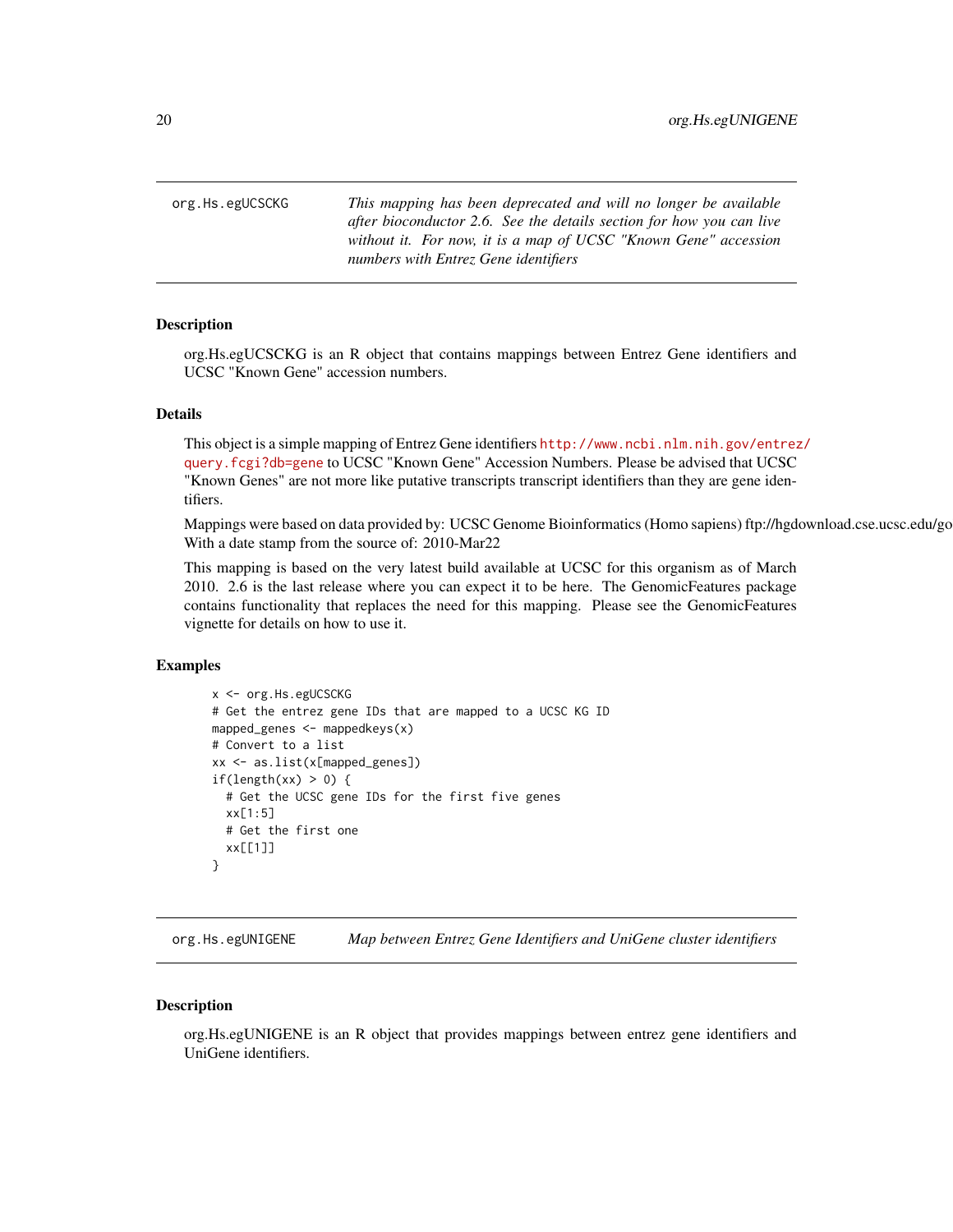<span id="page-20-0"></span>Each entrez gene identifier is mapped to a UniGene identifier. An NA is reported if the entrez gene identifier cannot be mapped to UniGene at this time.

A UniGene identifier represents a cluster of sequences of a gene. Using UniGene identifiers one can query the UniGene database for information about the sequences.

Mappings were based on data provided by: Entrez Gene ftp://ftp.ncbi.nlm.nih.gov/gene/DATA With a date stamp from the source of: 2014-Sep19

### References

<http://www.ncbi.nlm.nih.gov/entrez/query.fcgi?db=gene>

#### Examples

```
x <- org.Hs.egUNIGENE
# Get the Unigene identifiers that are mapped to an entrez gene id
mapped_genes <- mappedkeys(x)
# Convert to a list
xx <- as.list(x[mapped_genes])
if(length(xx) > 0) {
  # Get the UNIGENE for the first five genes
 xx[1:5]
 # Get the first one
 xx[[1]]
}
# For the reverse map:
x <- org.Hs.egUNIGENE2EG
# Get the entrez gene identifiers that are mapped to a Unigene id
mapped_genes <- mappedkeys(x)
# Convert to a list
xx <- as.list(x[mapped_genes])
if(length(xx) > 0) {
  # Get the entrez gene for the first five genes
 xx[1:5]
 # Get the first one
  xx[[1]]
}
```
org.Hs.egUNIPROT *Map Uniprot accession numbers with Entrez Gene identifiers*

#### Description

org.Hs.egUNIPROT is an R object that contains mappings between Entrez Gene identifiers and Uniprot accession numbers.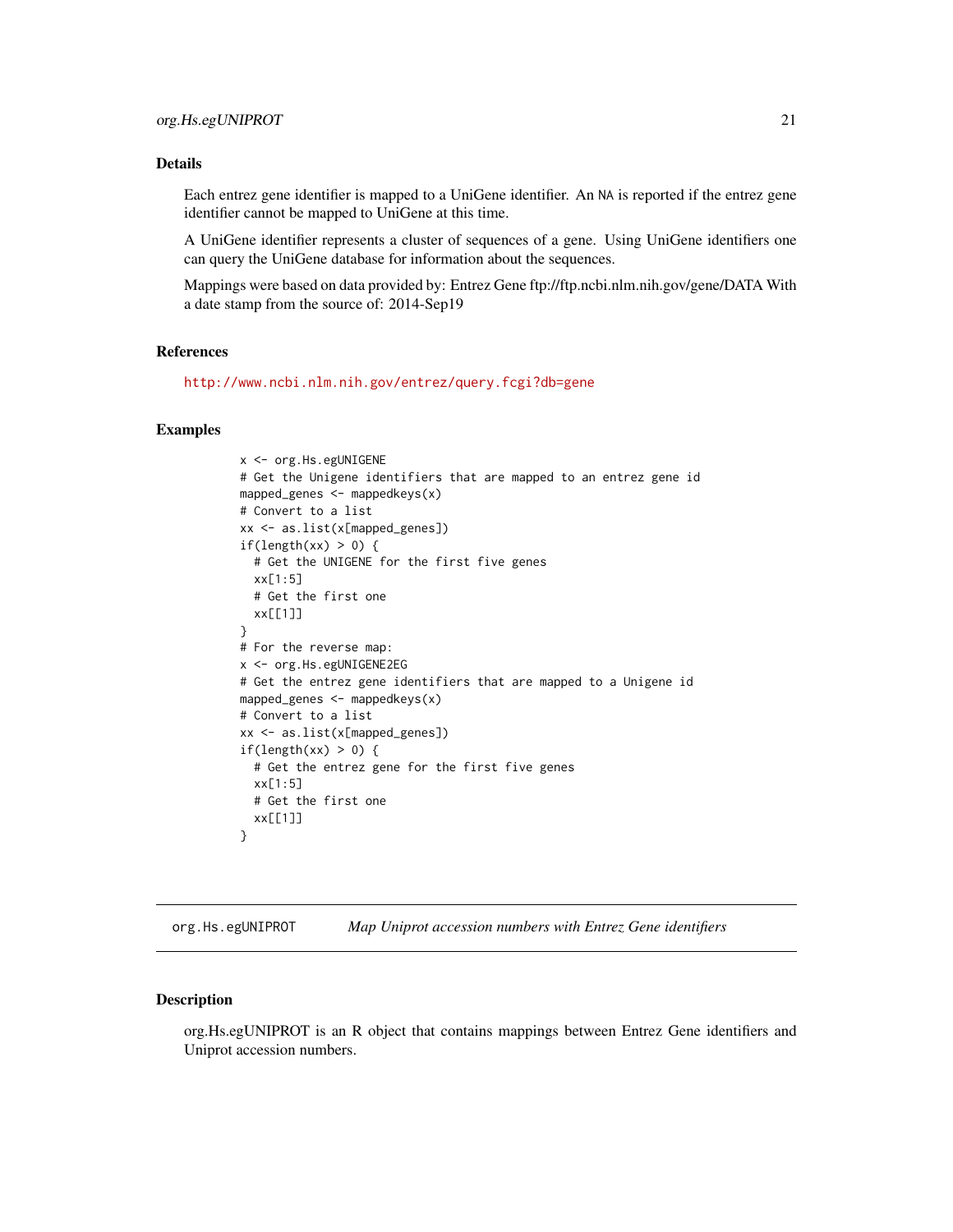This object is a simple mapping of Entrez Gene identifiers [http://www.ncbi.nlm.nih.gov/entrez](http://www.ncbi.nlm.nih.gov/entrez/query.fcgi?db=gene)/ [query.fcgi?db=gene](http://www.ncbi.nlm.nih.gov/entrez/query.fcgi?db=gene) to Uniprot Accession Numbers.

Mappings were based on data provided by NCBI (link above) with an exception for fly, which required retrieving the data from ensembl <http://www.ensembl.org/biomart/martview/>

# Examples

```
x <- org.Hs.egUNIPROT
# Get the entrez gene IDs that are mapped to a Uniprot ID
mapped_genes <- mappedkeys(x)
# Convert to a list
xx <- as.list(x[mapped_genes])
if(length(xx) > 0) {
  # Get the Uniprot gene IDs for the first five genes
  xx[1:5]
  # Get the first one
  xx[[1]]
}
```
org.Hs.eg\_dbconn *Collect information about the package annotation DB*

#### Description

Some convenience functions for getting a connection object to (or collecting information about) the package annotation DB.

#### Usage

```
org.Hs.eg_dbconn()
org.Hs.eg_dbfile()
org.Hs.eg_dbschema(file="", show.indices=FALSE)
org.Hs.eg_dbInfo()
```
# Arguments

| file         | A connection, or a character string naming the file to print to (see the file<br>argument of the cat function for the details). |
|--------------|---------------------------------------------------------------------------------------------------------------------------------|
| show.indices | The CREATE INDEX statements are not shown by default. Use show, indices=TRUE<br>to get them.                                    |

<span id="page-21-0"></span>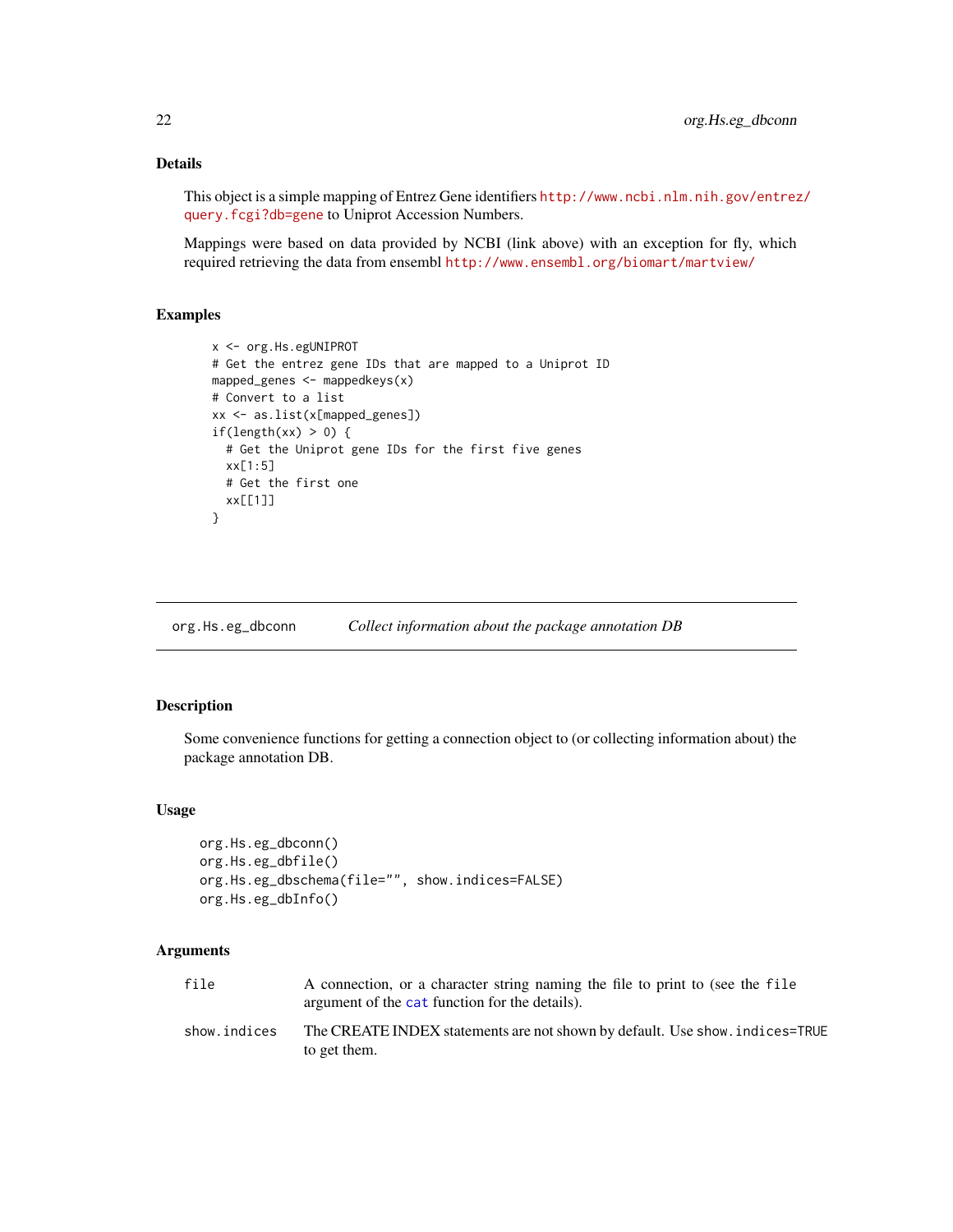org.Hs.eg\_dbconn returns a connection object to the package annotation DB. IMPORTANT: Don't call [dbDisconnect](#page-0-0) on the connection object returned by org. Hs.eg\_dbconn or you will break all the [AnnDbObj](#page-0-0) objects defined in this package!

org.Hs.eg\_dbfile returns the path (character string) to the package annotation DB (this is an SQLite file).

org.Hs.eg\_dbschema prints the schema definition of the package annotation DB.

org.Hs.eg\_dbInfo prints other information about the package annotation DB.

# Value

org.Hs.eg\_dbconn: a DBIConnection object representing an open connection to the package annotation DB.

org.Hs.eg\_dbfile: a character string with the path to the package annotation DB.

org.Hs.eg\_dbschema: none (invisible NULL).

org.Hs.eg\_dbInfo: none (invisible NULL).

#### See Also

[dbGetQuery](#page-0-0), [dbConnect](#page-0-0), [dbconn](#page-0-0), [dbfile](#page-0-0), [dbschema](#page-0-0), [dbInfo](#page-0-0)

#### Examples

```
## Count the number of rows in the "genes" table:
dbGetQuery(org.Hs.eg_dbconn(), "SELECT COUNT(*) FROM genes")
## The connection object returned by org.Hs.eg_dbconn() was
## created with:
dbConnect(SQLite(), dbname=org.Hs.eg_dbfile(), cache_size=64000,
synchronous=0)
```
org.Hs.eg\_dbschema()

org.Hs.eg\_dbInfo()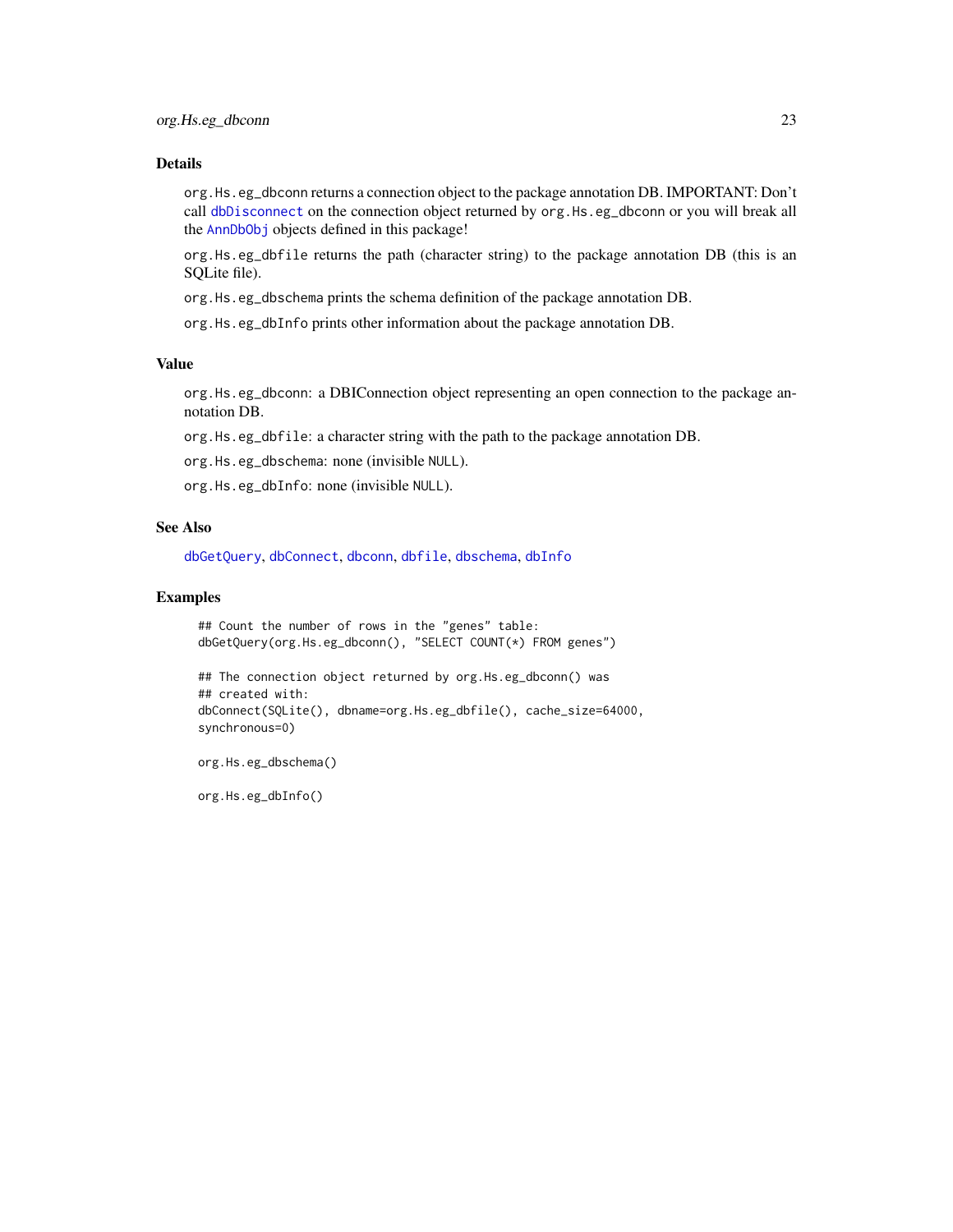# Index

∗Topic datasets org.Hs.eg.db, <mark>[3](#page-2-0)</mark> org.Hs.eg\_dbconn , [22](#page-21-0) org.Hs.egACCNUM , [1](#page-0-1) org.Hs.egALIAS2EG , [2](#page-1-0) org.Hs.egCHR, <mark>[3](#page-2-0)</mark> org.Hs.egCHRLENGTHS, [4](#page-3-0) org.Hs.egCHRLOC, [4](#page-3-0) org.Hs.egENSEMBL, [5](#page-4-0) org.Hs.egENSEMBLPROT, [6](#page-5-0) org.Hs.egENSEMBLTRANS, [7](#page-6-0) org.Hs.egENZYME, [7](#page-6-0) org.Hs.egGENENAME, [9](#page-8-0) org.Hs.egGO, [10](#page-9-1) org.Hs.egMAP, [12](#page-11-0) org.Hs.egMAPCOUNTS, [13](#page-12-0) org.Hs.egOMIM, [14](#page-13-0) org.Hs.egORGANISM, [15](#page-14-0) org.Hs.egPATH, [15](#page-14-0) org.Hs.egPMID, [16](#page-15-0) org.Hs.egREFSEQ , [17](#page-16-0) org.Hs.egSYMBOL , [19](#page-18-0) org.Hs.egUCSCKG, [20](#page-19-0) org.Hs.egUNIGENE , [20](#page-19-0) org.Hs.egUNIPROT , [21](#page-20-0) ∗Topic utilities org.Hs.eg\_dbconn , [22](#page-21-0) AnnDbObj , *23* cat , *22* checkMAPCOUNTS , *13* count.mappedkeys , *13* dbconn , *23* dbConnect , *23* dbDisconnect , *23* dbfile , *23* dbGetQuery , *23* dbInfo , *23*

dbschema , *23*

mappedkeys , *13*

org.Hs.eg *(*org.Hs.eg.db *)* , [3](#page-2-0) org.Hs.eg.db, [3](#page-2-0) org.Hs.eg\_dbconn , [22](#page-21-0) org.Hs.eg\_dbfile *(*org.Hs.eg\_dbconn *)* , [22](#page-21-0) org.Hs.eg\_dbInfo *(*org.Hs.eg\_dbconn *)* , [22](#page-21-0) org.Hs.eg\_dbschema *(*org.Hs.eg\_dbconn *)* , [22](#page-21-0) org.Hs.egACCNUM, [1](#page-0-1) org.Hs.egACCNUM2EG *(*org.Hs.egACCNUM *)* , [1](#page-0-1) org.Hs.egALIAS[2](#page-1-0)EG, 2 org.Hs.egCHR, [3](#page-2-0) org.Hs.egCHRLENGTHS, [4](#page-3-0) org.Hs.egCHRLOC, [4](#page-3-0) org.Hs.egCHRLOCEND *(*org.Hs.egCHRLOC *)* , [4](#page-3-0) org.Hs.egENSEMBL, [5](#page-4-0) org.Hs.egENSEMBL2EG *(*org.Hs.egENSEMBL *)* , [5](#page-4-0) org.Hs.egENSEMBLPROT, [6](#page-5-0) org.Hs.egENSEMBLPROT2EG *(*org.Hs.egENSEMBLPROT *)* , [6](#page-5-0) org.Hs.egENSEMBLTRANS, [7](#page-6-0) org.Hs.egENSEMBLTRANS2EG *(*org.Hs.egENSEMBLTRANS *)* , [7](#page-6-0) org.Hs.egENZYME, [7](#page-6-0) org.Hs.egENZYME2EG *(*org.Hs.egENZYME *)* , [7](#page-6-0) org.Hs.egGENENAME, [9](#page-8-0) org.Hs.egG0,  $10$ org.Hs.egGO2ALLEGS , *11* org.Hs.egGO2ALLEGS *(*org.Hs.egGO *)* , [10](#page-9-1) org.Hs.egGO2EG *(*org.Hs.egGO *)* , [10](#page-9-1) org.Hs.egMAP,  $12$ org.Hs.egMAP2EG *(*org.Hs.egMAP *)* , [12](#page-11-0) org.Hs.egMAPCOUNTS, [13](#page-12-0) org.Hs.egOMIM, [14](#page-13-0) org.Hs.egOMIM2EG *(*org.Hs.egOMIM *)* , [14](#page-13-0) org.Hs.egORGANISM, [15](#page-14-0)